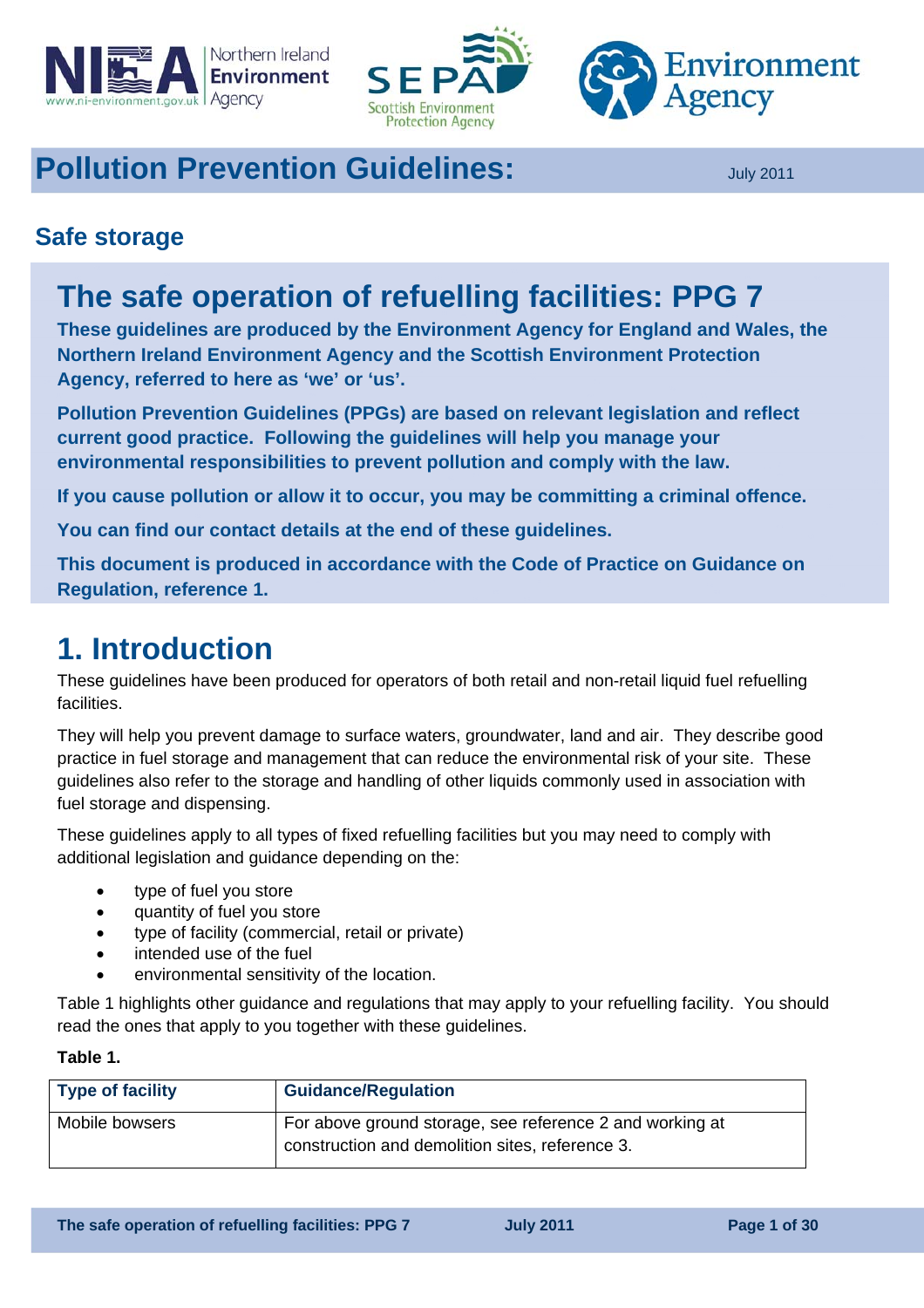| <b>Type of facility</b>                                                                                    | <b>Guidance/Regulation</b>                                                                                                                                                                                                                                                                   |
|------------------------------------------------------------------------------------------------------------|----------------------------------------------------------------------------------------------------------------------------------------------------------------------------------------------------------------------------------------------------------------------------------------------|
| Drums and Intermediate<br><b>Bulk Containers (IBC)</b>                                                     | For correct storage and use, see reference 4.                                                                                                                                                                                                                                                |
| Gaseous fuels at normal<br>temperatures; for example<br>liquid petroleum gas and<br>compressed natural gas | Regulated by Petroleum Licensing Officers and Heath and Safety<br>Executive (HSE) - see HSE, in useful website list.                                                                                                                                                                         |
| Storage for agricultural use                                                                               | This type of facility is covered by the following regulations:<br>In England, Northern Ireland and Wales: the Silage, Slurry and<br>Agricultural Fuel Oil Regulations, (SSAFO) reference 5.<br>In Scotland: The Water Environment (Oil Storage) (Scotland)<br>Regulations 2006, reference 6. |

These guidelines refer to environmental legislation you '**must'** follow in England, Northern Ireland, Scotland and Wales. Where our recommendations aren't a legal requirement, we say you 'should'.

The guidance doesn't cover:

- health and safety aspects of refuelling facilities or incident management;
- fire prevention or control:
- design, construction or decommissioning.

For more information on these areas, see reference 7 which covers many aspects of design and construction, beyond the scope of this guidance. Although it refers primarily to retail facilities it's applicable to delivery, storage and dispensing from non-retail facilities.

# **2. Key points for the safe operation of refuelling facilities**

You should consider the following points to make sure your refuelling facilities don't put the environment at risk.



**The safe operation of refuelling facilities: PPG 7**  $\qquad$  **July 2011 Page 2 of 30 Page 2 of 30**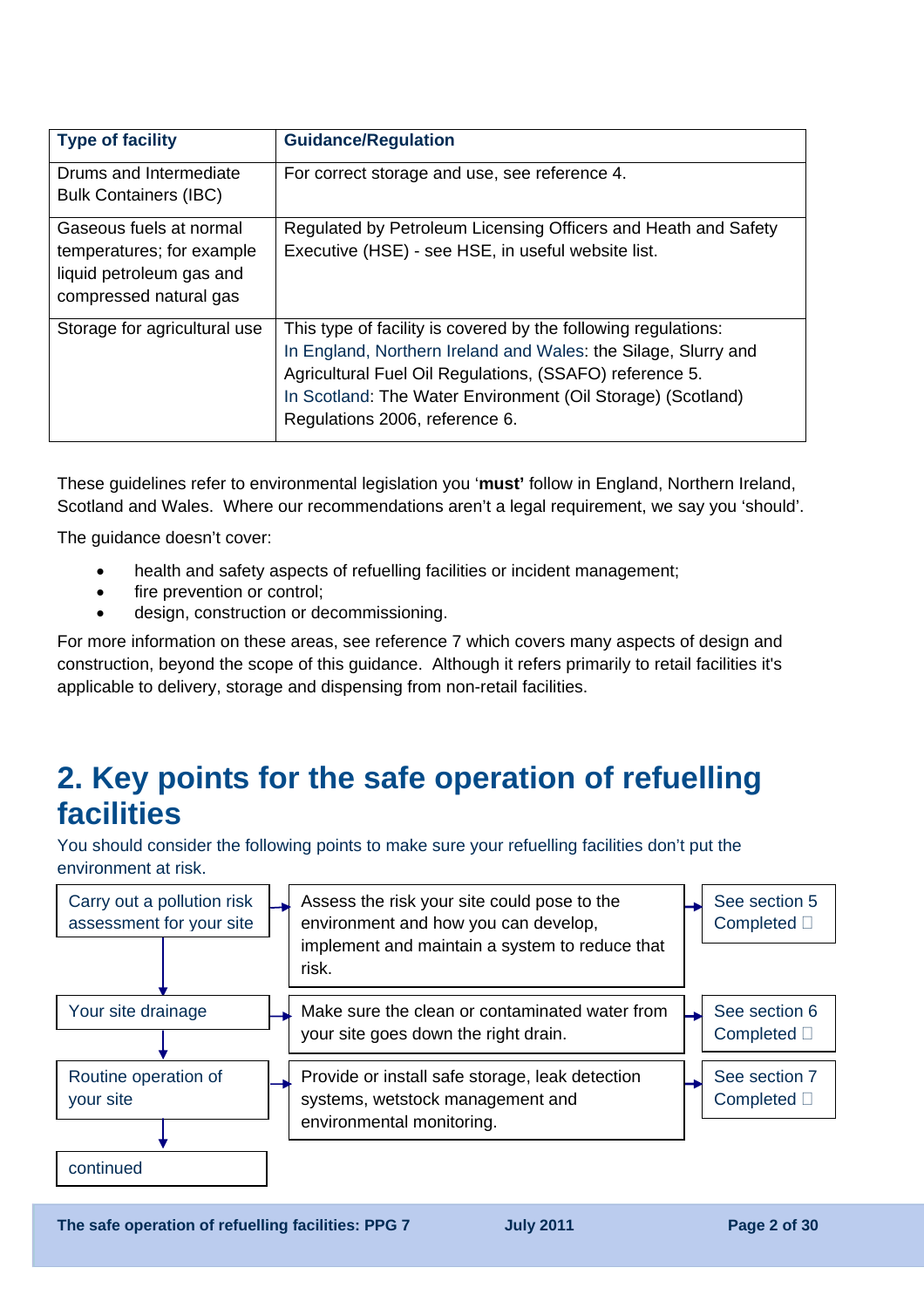

# **3. Background**

Fuel storage and dispensing facilities have the potential to cause significant damage to the environment which could threaten water supplies, human health and wildlife. Causes of environmental incidents on your site include:

- delivery and use of materials;
- overfilling storage containers;
- plant or equipment failure:
- containment failure;
- fires. explosions and failure to contain fire fighting water;
- wrong connections of sewers and pipes;
- incompatible materials coming in contact, uncontrolled reactions;
- discharge of partially-treated or raw effluent;
- accidents and vandalism;
- flooding of part of, or your entire, site.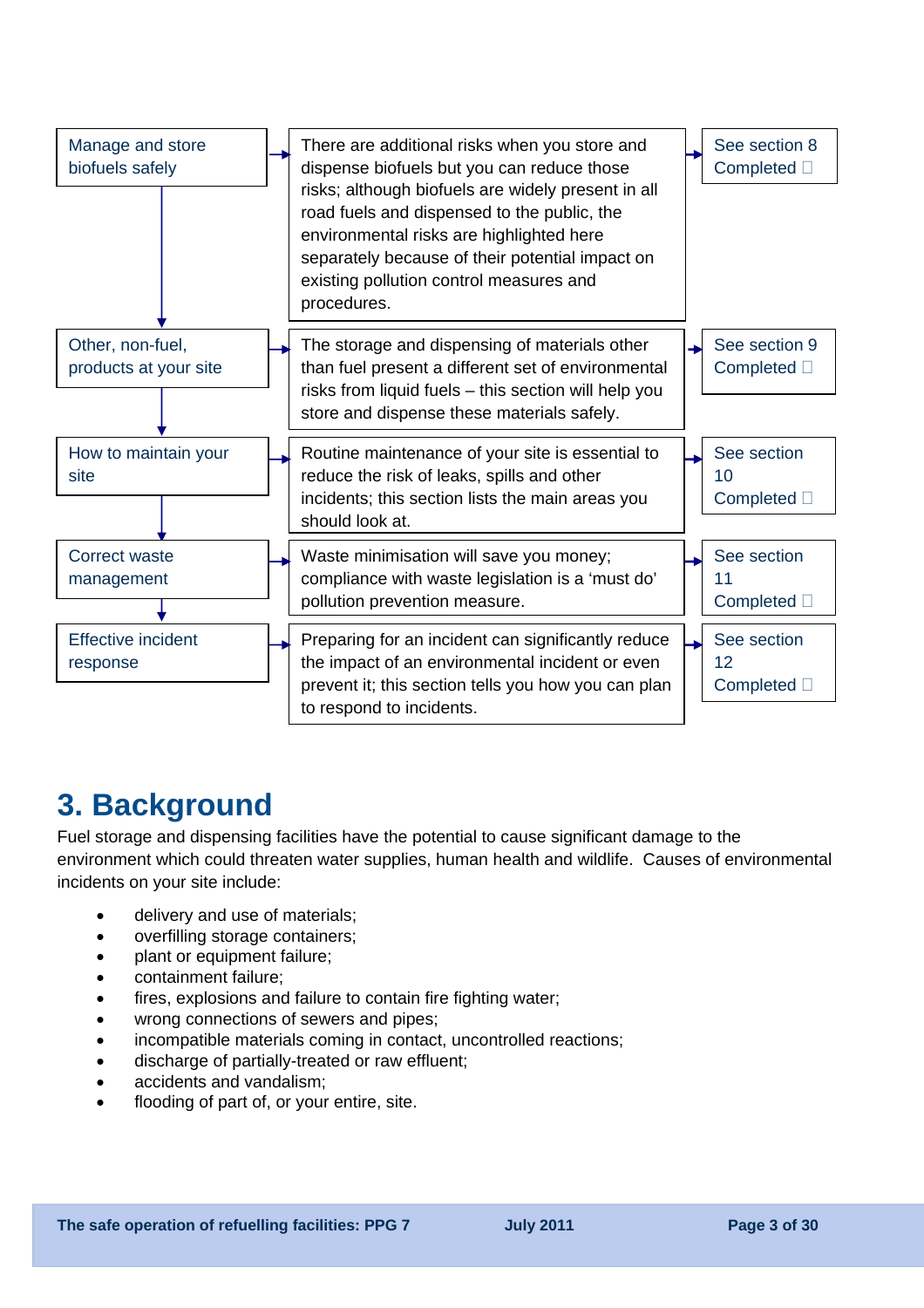Any of these incidents could affect:

- drainage systems, surface waters, groundwater and soil;
- air quality by producing toxic fumes and airborne pollutants;
- thermal radiation.

All of which can damage human health, animals, ecosystems and the environment.

The impacts may be immediate or may take a while to become apparent but are generally long lasting; you may be responsible for the costs of clean-up. Remediation can be expensive and there may be additional costs associated with our incident response and/or fines or costs through the criminal and/or civil courts. Your company's business reputation may suffer.

# **4. Legal background**

This section outlines your main legal obligations associated with permitting and licensing for environmental protection.

### **4.1 Permits and consents**

Whilst various parts of the United Kingdom are covered by different sets of regulations, their aim is the same: to protect water, land and air against damage. The different requirements throughout the UK are outlined in the following sections.

#### **4.1.1 England and Wales**

Discharges into surface waters and groundwater (the water environment) are controlled by the Environmental Permitting Regulations (England and Wales) 2010.

These regulations apply to all direct contaminated discharges into surface waters or groundwater, and to discharges into groundwater via soakaways. We don't automatically grant a permit and, in environmentally sensitive areas, may refuse to grant a permit to protect the environment.

All discharges to the public sewers (foul or surface water) require prior authorisation from your local sewer provider and may be subject to the terms and conditions of a trade effluent consent or trade effluent agreement.

For guidance on how we manage and protect groundwater, see reference 8.

#### **4.1.2 Northern Ireland**

In Northern Ireland, the Water (NI) Order 1999, means you need a consent to discharge from the Northern Ireland Environment Agency (NIEA) before you make any discharges into the water environment, surface water or groundwater. If you make a discharge without a consent, or that doesn't meet the conditions of your consent, you are committing an offence. Pollution Prevention and Control Legislation regulates certain types of businesses. If your business carries out an activity regulated by the PPC legislation, you will need a PPC Permit from the NIEA.

#### **4.1.3. Scotland**

In Scotland, unloading petrol into stationary storage tanks at terminals and service stations (above certain qualifying thresholds) is regulated under the Pollution Prevention and Control (Scotland)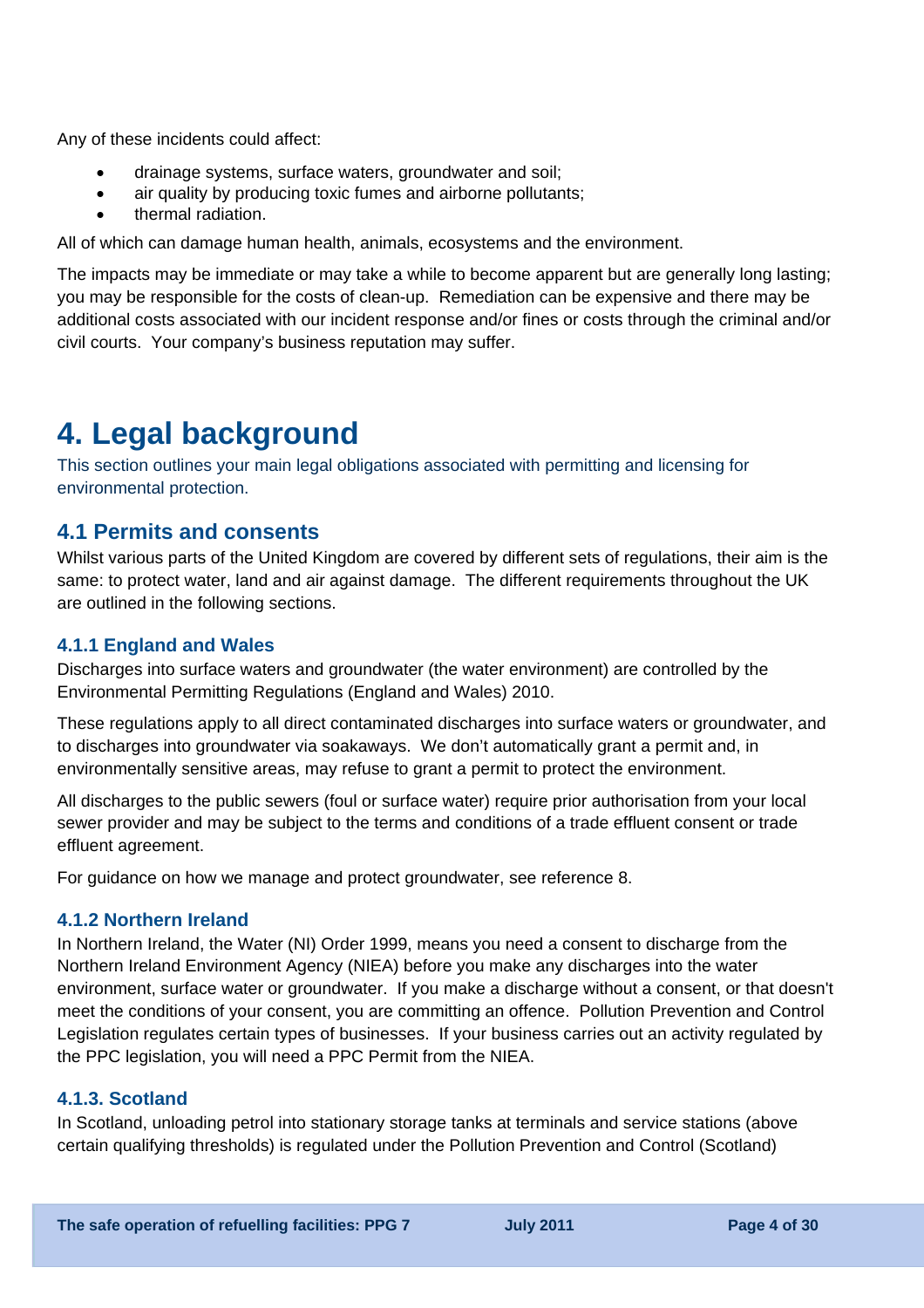Regulations 2000 (as amended) Part B, for emissions of petrol vapour to air. Any operator of a petrol refuelling facility will need permission from the Scottish Environment Protection Agency (SEPA) before starting operation and must comply with the conditions contained within their permit. To apply to operate a service station, i.e. unload petrol into stationary storage tanks, see SEPA's Pollution Prevention and Control (PPC) application forms webpage, see useful websites. A further regulatory requirement will come into effect in 2012 where the refuelling of vehicles at a service station (above certain qualifying thresholds) will also be required to be permitted under the same legislation.

Where non-compliance is found, SEPA may issue a Notice requiring improvements in operation or suspension of the activity.

All sites must also comply with the Water Environment (Controlled Activities) (Scotland) Regulations (CAR) which regulate discharges to the water environment. For more information, see CAR Practical Guide.

For more details on permits and authorisation, see reference 9.

## **4.2 Oil storage regulations**

#### **4.2.1 England**

In England, above ground oil storage is regulated by the Control of Pollution (Oil Storage) (England) Regulations 2001, (OSR England). Oils covered by these regulations include petrol, diesel, vegetable, synthetic and mineral oils. They apply to most industrial, commercial and institutional sites storing oil in containers over 200 litres and to private dwellings with containers storing more than 3,500 litres.

#### **4.2.2 Northern Ireland**

In Northern Ireland, above ground oil storage is regulated by the Control of Pollution (Oil Storage) Regulations (Northern Ireland) 2011, (OSR NI). These regulations apply to petrol, diesel, vegetable, synthetic and mineral oils. The regulations apply to most industrial, commercial and institutional sites storing oil in containers over 200 litres, including drums and IBCs.

#### **4.2.3 Scotland**

In Scotland, above ground oil storage is regulated by the Water Environment (Oil Storage) (Scotland) Regulations 2006 (OSR Scotland). These regulations apply to any kind of oil including petrol, diesel, mineral oil, heating oil, lubricating oil, agricultural fuel oil, waste oil, and vegetable and plant oil, but don't include uncut bitumen. See SEPA oil storage web pages, in useful websites.

#### **4.2.4 Wales**

There aren't any similar regulations that apply to Wales at this time but the standards set out in the Oil Storage Regulations of England should be followed.

For details on the OSR England, OSR NI or OSR Scotland see reference 6.

For underground storage of liquid hydrocarbon, and guidance on the storage of drums and bulk containers, see references 10 and 4.

Even if your above ground oil storage isn't covered by the oil storage regulations of the different countries, you should follow the good practice advice in reference 2 to prevent pollution.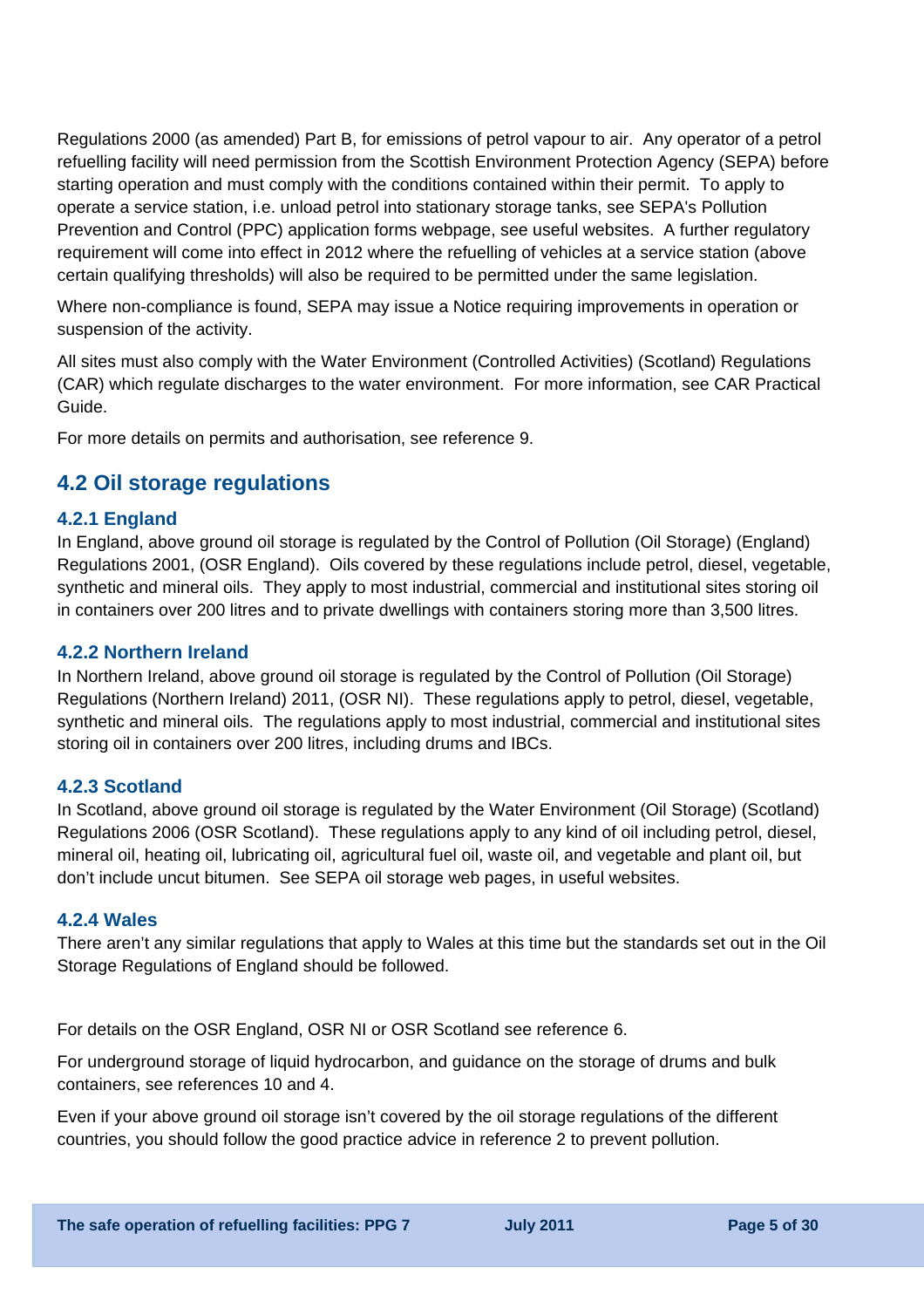## **4.3 Control of Major Accident Hazard Regulations (COMAH)**

If you store fuel in volumes beyond the thresholds defined in the COMAH Regulations then they apply to your site. The competent authorities are the Health and Safety Executive (HSE), the Environment Agency, NIEA and SEPA who have issued a Containment Policy and Guidance for all COMAH sites; see reference 11.

## **4.4 Environmental Damage/Liability Regulations**

Depending on where you are in the UK, the Environmental Damage Regulations (EDR) or Environmental Liability Regulations (ELR) apply. If serious environmental damage occurs or there's a risk of such damage as a result of your economic activity and you must do your best to prevent the damage occurring. 'Economic activity' includes:

- private businesses;
- farming;
- manufacturing;
- construction and demolition businesses;
- waste management businesses;
- forestry operations;
- public sector schools, hospitals and government departments or agencies;
- charitable and voluntary organisations.

Environmental damage is considered to be:

- serious damage to surface water or groundwater;
- contamination of land where there is a significant risk to human health;
- serious damage to EU protected natural habitats and species or damage to Sites of Special Scientific Interest (SSSIs) in England and Wales or Areas of Special Scientific Interest (ASSIs) in Northern Ireland.

These regulations follow the 'polluter pays' principle. If you or your activities threaten to cause or have caused environmental damage, you must take steps to prevent the damage (or further damage) occurring. You must tell us about the damage; we'll tell you what to do to prevent and/or remedy it.

For more information on EDR and ELR, see reference 12.

### **4.5 Petroleum licences**

The primary legislation covering refuelling facilities is the Dangerous Substances and Explosive Atmospheres Regulations 2002 (DSEAR). It requires that the risk of fires and explosions caused by dangerous substances in the workplace must be assessed. In Northern Ireland, this is covered by the Dangerous Substances and Explosive Atmosphere Regulations (Northern Ireland) 2003. These regulations are administered by the HSE and enforced by the Petroleum Licensing Authority (PLA) where petrol is dispensed to motor vehicles.

Petrol filling stations are defined as sites that dispense petrol into the fuel tanks of vehicles, boats or aircraft by electrical or mechanical means. The Petroleum (Consolidation) Act 1928 (as amended by DSEAR) requires that anyone operating a petrol filling station should have a licence issued by their local PLA mostly every three years but some every year.

In Northern Ireland, this is covered by the Petroleum (Consolidation) Act (Northern Ireland) 1929 and Petroleum (Transfer of Licences) Act (NI) 1937 and licences are normally issued each year. The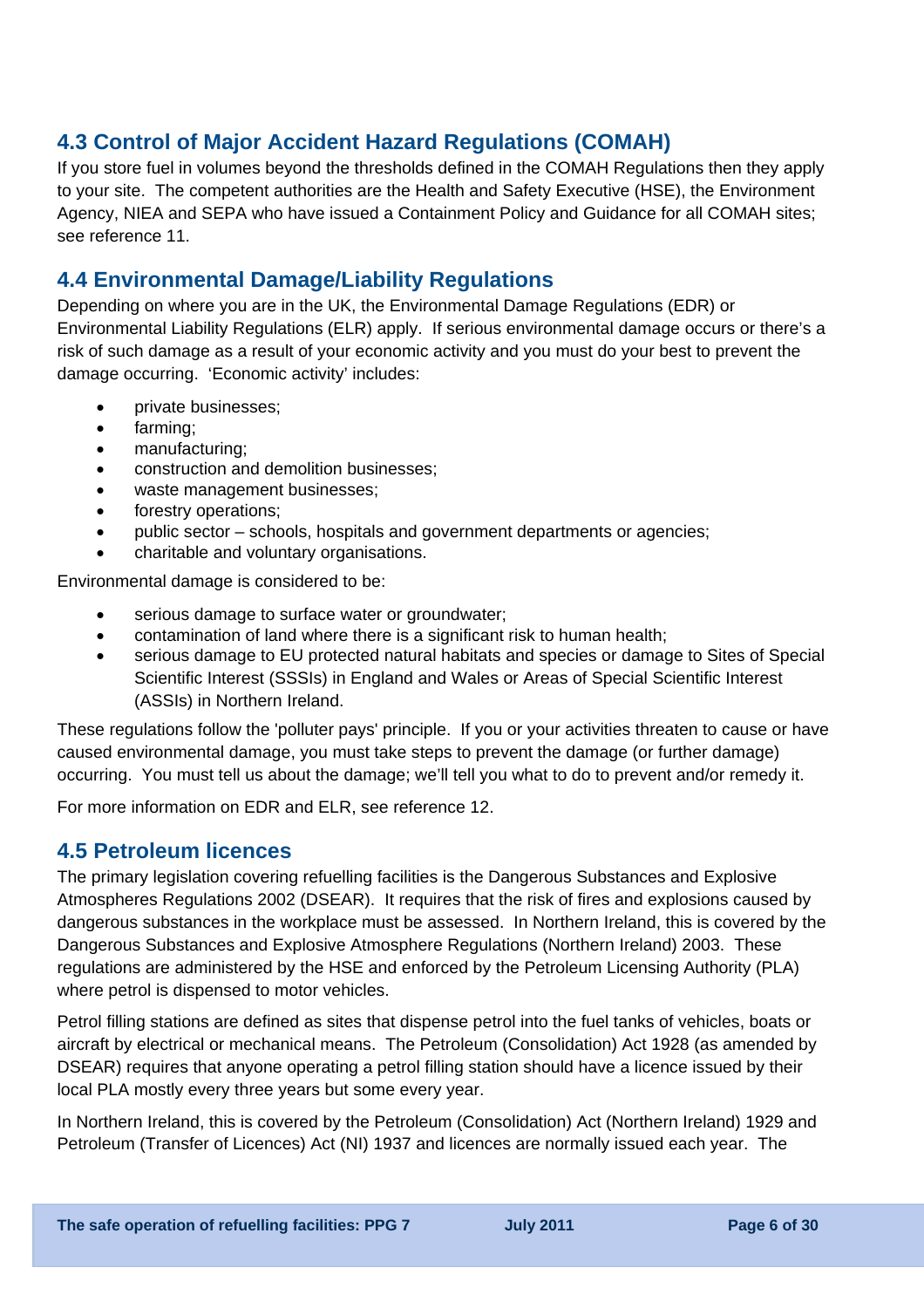licensing regime applies to petrol filling stations that are facilities where fuel is dispensed for retail and non-retail filling purpose. Filling stations operated by private individuals or recreational clubs (non workplace) where fuel is dispensed for the sole use of the owner or club members are also subject to the licensing regime but in these situations the provisions of DSEAR don't apply.

For consistency of enforcement throughout the UK, most PLAs have adopted the Model Conditions of Licence issued by the Petroleum Enforcement Liaison Group (PELG). The model conditions cover:

- notifications to the PLA;
- record keeping;
- restriction on the type of containers that can be filled;
- prohibition of sales to under 16s.

With the exception of non workplace filling stations, DSEAR still applies.

The Petroleum Enforcement Liaison Group (PELG) produces circulars (PETELs) to advise and guide local authorities on enforcement and technical matters to achieve consistent standards in health and safety enforcement across local authorities. The guidance in these circulars covers many aspects of a refuelling facility and may apply to non-retail facilities which dispense fuels other than petrol.

The HSE provides more information; see useful websites.

For more information on Petrol Licensing legislation, see references 13 and 14.

# **5. Identifying and managing your environmental risks and hazards**

This section tells you how to assess the risk your site could pose to the environment and how you can develop, implement and maintain a system to reduce that risk.

### **5.1 Risk assessment**

The best way to prevent pollution is to stop something becoming a hazard; it's better to avoid potential pollution problems in the first place than to try to control them through engineering, operational and management solutions.

We recommend you carry out a risk assessment, whatever size your site is, to evaluate the environmental risk. Guidance to help you complete a risk assessment is available in reference 15. Alternatively you could hire a consultant to help you do it.

For your site to pose a risk to environment and human health, three components need to be present: 'source - pathway – receptor'. Source' would be a potential source of pollution, 'receptor' would be what could potentially be affected by the pollution, and 'pathway' is the path/media source materials can potentially travel through, from source to receptor.

For a refuelling facility, stored fuel travelling through the site drainage could potentially leak into groundwater or a river if site drainage is faulty; so, the three components could be, for example:

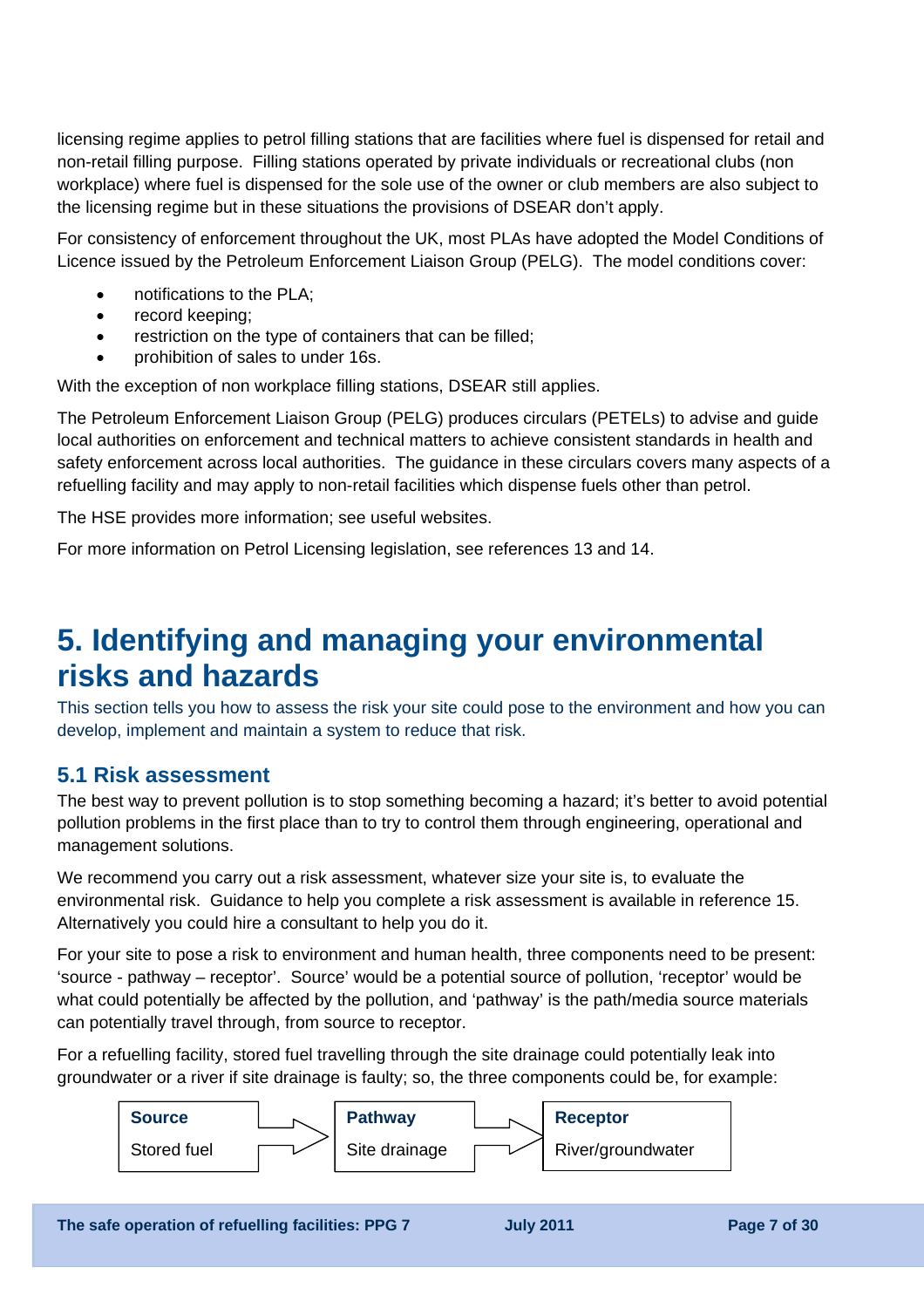Figure 1 shows how the source/receptor/pathway can vary depending on the location and surrounding environment. Note how groundwater and surface water can also become a source once contaminated.

#### **Figure 1.**



An example of risk management that breaks the 'source – pathway – receptor' link is to use appropriate fuel storage and drainage systems that prevent the release from the source via a pathway into a receptor. You need to consider all the possible links, as there may be several. For example, you may need to consider the risk to the groundwater under the site and how this will affect local abstractors, or the movement of contaminants via groundwater to the river.

Your site environmental risk assessment can be carried out in stages and should take account of:

Hazard identification. Identifying polluting materials and processes such as:

- fuels
- detergents
- lubricants
- solvents
- storage
- catalytic reduction fluids
- wastes
- fuel delivery
- dispensing
- vehicle washing.

Possible causes of pollution. Consider what could go wrong:

- spills and leaks due to equipment failure, overfilling or mishandling of containers;
- damage, for example due to collisions;
- fire and explosions:
- vandalism;
- floods.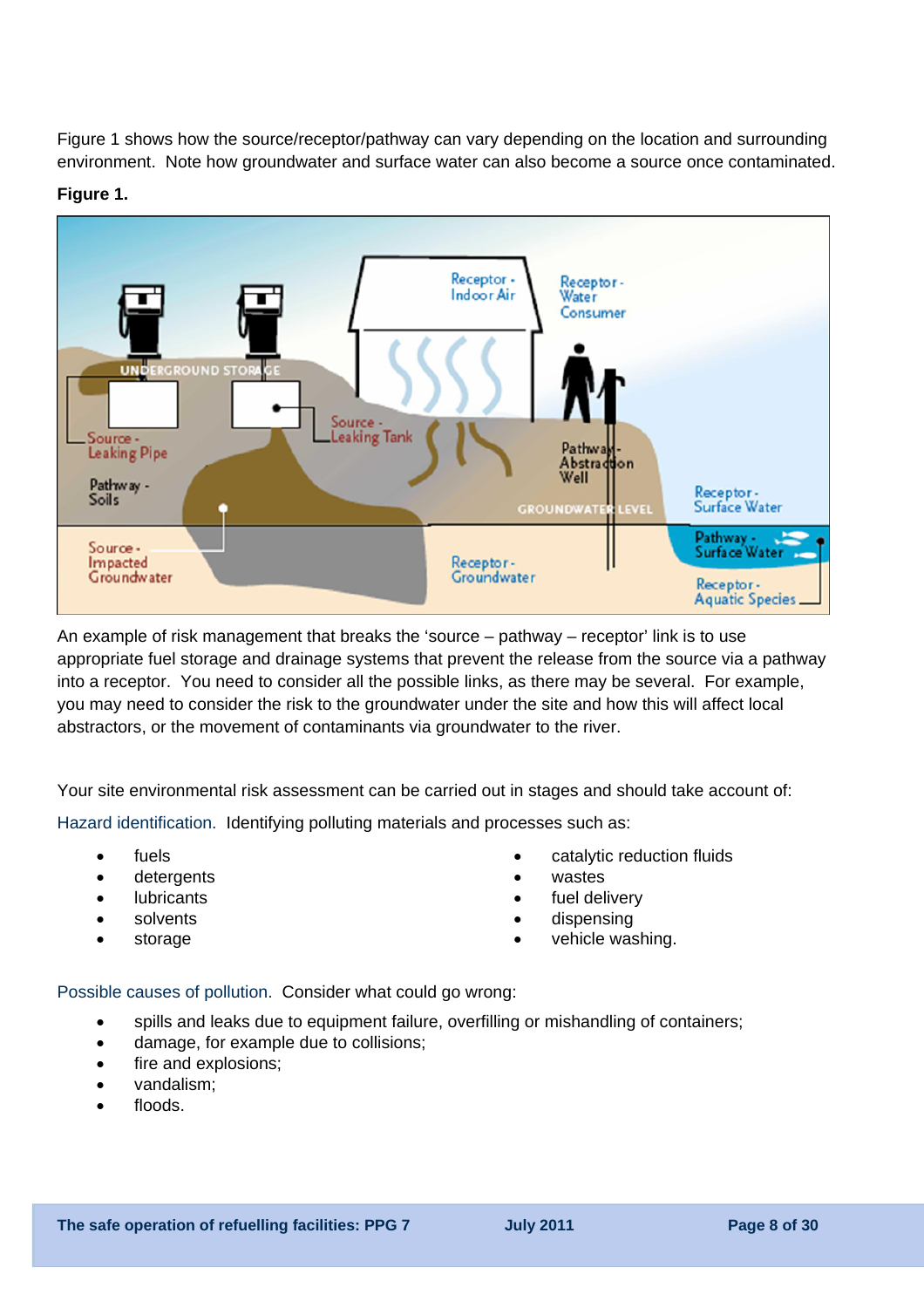Your local environment. What's on and around your site including the:

- physical and chemical properties of your stored materials;
- potential impact of incidents occurring on your site;
- proximity to your site of sensitive receptors:
	- o watercourses
		- o canals
	- o lakes/lochs/loughs
		- o coastal waters
- potential pathways from your site;
- type of operations you carry out on your site.

You should also consider the costs, benefits and social considerations as outlined in the Department for Environment Food and Rural Affairs (Defra) document for England and Wales - Guidelines for Environmental Risk Assessment and Management, see useful website list.

o groundwater

o local populations

o nearby abstraction points

o protected environmental features

You can contact us for information about local environmental sensitivities. In England and Wales, you can follow the links to the 'What's in your backyard' section of the Environment Agency website; details at the end of this guidance.

### **5.2 Environmental management systems**

You should use the results of your risk assessment to develop an environment management system (EMS) for your site; more details are on the Environment Agency's web site for England and Wales. This should detail the correct management and operational control procedures for your site which will greatly reduce the risk your site poses. As a minimum, the EMS produced for your site should include:

- operational control procedures;
- training provision and records:
	- o on site hazards and risks;
	- o risk management and procedures;
	- o emergency response;
	- o control of contractors;
- maintenance regimes and records;
- leak detection and environmental monitoring;
- appropriate emergency plans.

Activities that may need operational control procedures include:

- storage;
- delivery and unloading;
- dispensing;
- product volume monitoring (wetstock reconciliation see section 7.2);
- response to major and minor spills;
- leak detection and notification:
- maintenance;
- training.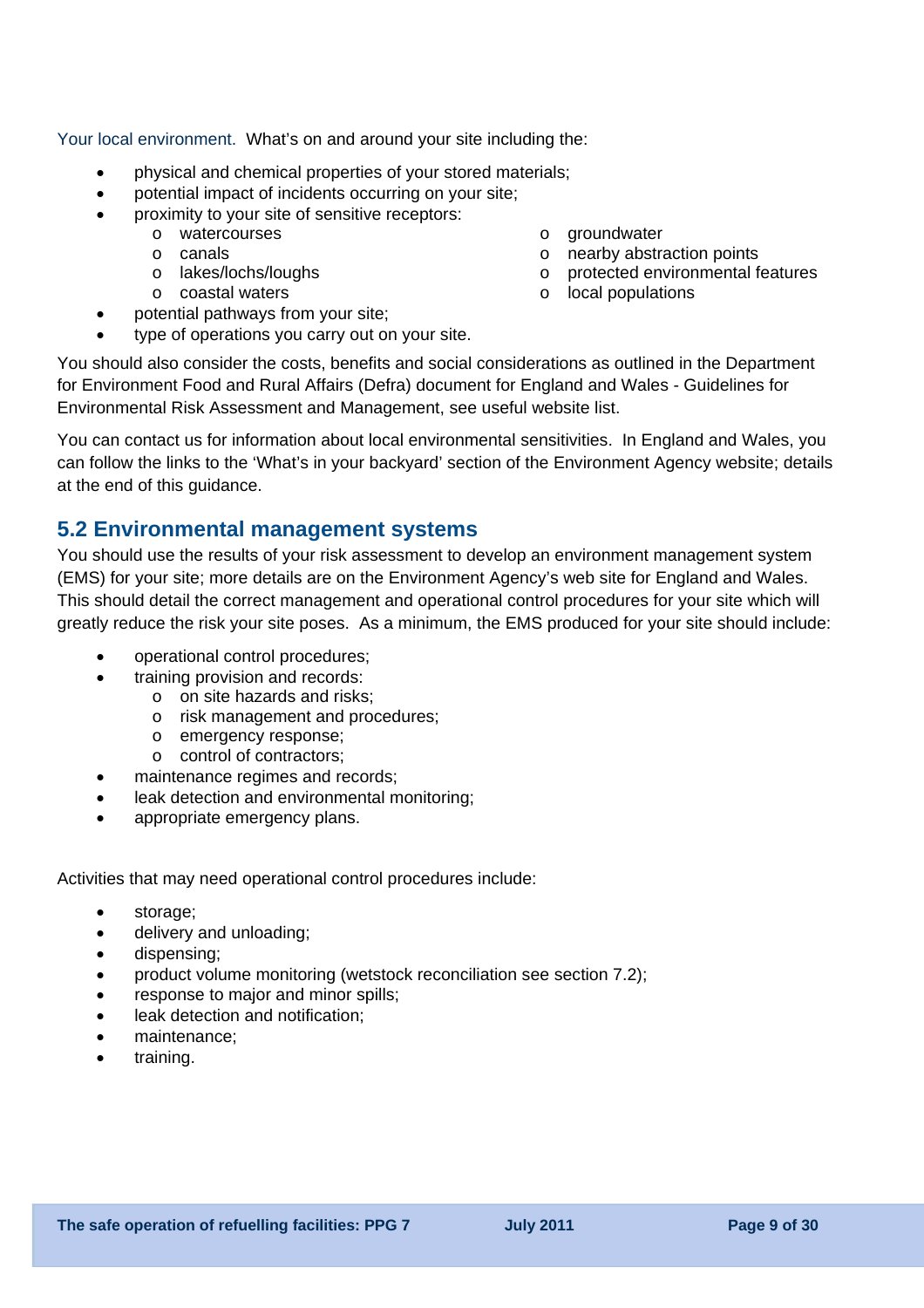Risk reduction measures that can be used in refuelling facilities include:

- built in automatic leak detection system (see section 7.2);
- wetstock reconciliation methods (see section 7.2);
- emergency shut down and pump shut down controls;
- use of dry break couplings for loading and dispensing;
- groundwater monitoring, both as a routine or if an actual or potential leak had been identified.

The government on-line business advice and support service, see useful websites, has guidance: 'How to set up your EMS'.

# **6. Your site drainage (pathways)**

This section outlines good practice to help you deal with clean and contaminated water from your site and correct site drainage.

Incorrect or poorly designed and maintained site drainage systems are a common pathway for spills and leaks to enter the environment and cause pollution.

There are two types of drainage system that may serve your site. It's important to understand the difference between these two systems and the responsibilities linked with each of them so you can make sure you protect local environmental receptors.

#### **Separate systems**

These have two drains:

- Foul sewer carrying contaminated water (sewage and/or trade effluent, for example vehicle wash water) to a sewage treatment works; the works may either be private or run by your local sewage treatment provider.
- Surface water drains carrying uncontaminated clean water (drainage from roof or clean yard areas) connected directly to the water environment.

#### **Combined systems**

These have one sewer carrying both foul and surface water to a sewage treatment works. If you don't have access to public foul sewers, please see reference 16.

### **6.1 What to do with your clean water**

All clean, uncontaminated rainwater should be drained to one of the following:

- a surface water drainage system;
- a combined drainage system downstream of the oil separator;
- directly to a local watercourse, to a sustainable drainage system (SUDS see section 6.4) or a soakaway.

This includes roof water and uncontaminated drainage from those areas of your site where vehicles aren't stored, repaired, refuelled or washed. These discharges may require prior permission from us or your local sewer provider.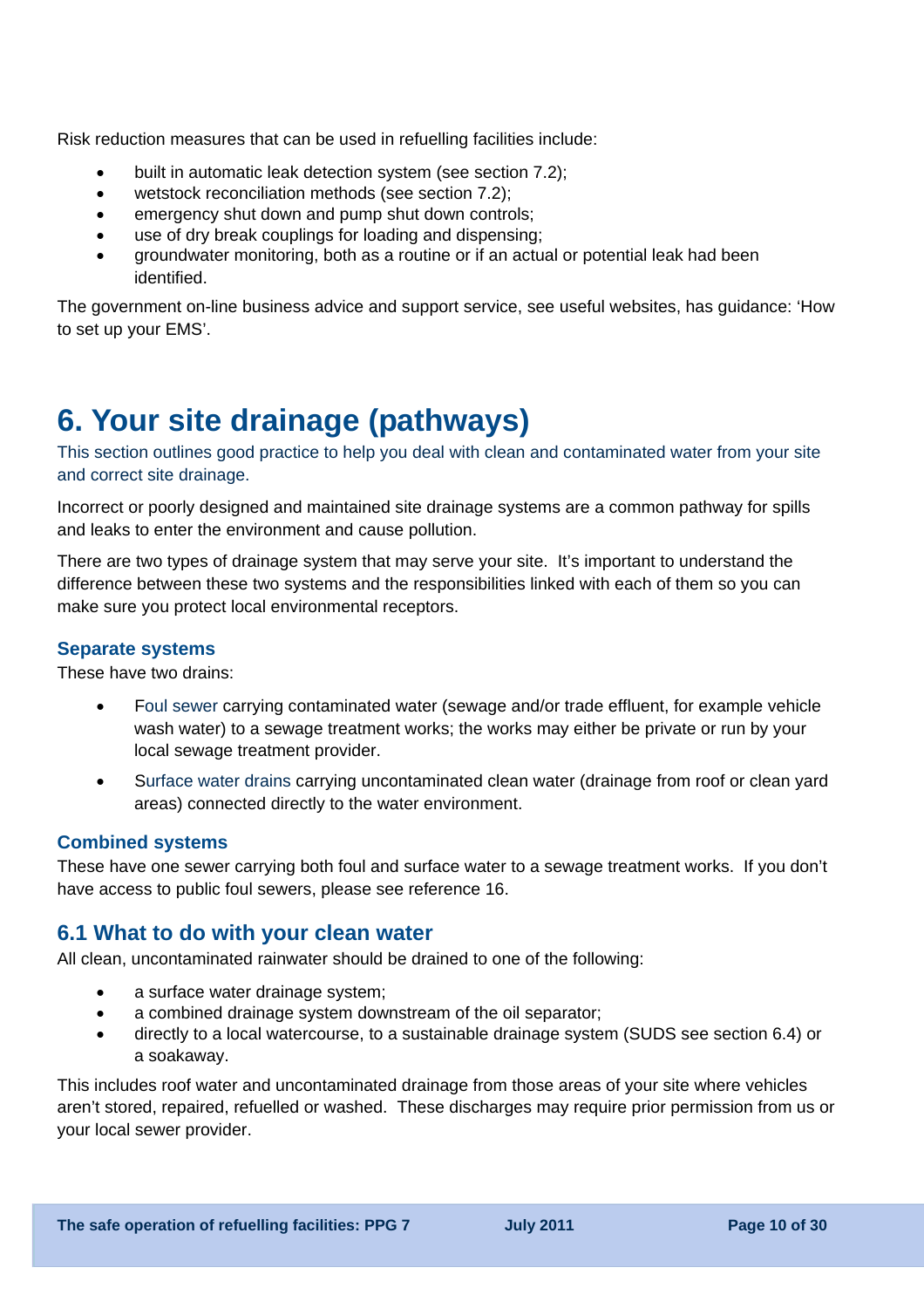### **6.2 What to do with your contaminated water; forecourt and site drainage**

#### **6.2.1 to foul sewer or combined drainage system**

If you have access to a foul sewer system or a combined drainage system, you should direct any contaminated water to these. You may need permission from your local sewer provider before you can make these discharges.

#### **6.2.2 to surface waters**

Where your forecourt or site drainage connects to the surface water drainage system, we recommend you have a Class 1 full retention oil separator as the minimum level of protection for the environment. You should also have a method to close the outlet from the separator either an automatic or manually operated shut off valve.

Class 1 separators are designed to achieve a discharge standard of less than 5 parts per million (ppm) of oil under standard test conditions. A full retention separator has the capacity to treat all the run-off from the drainage system. They are used where there is a risk of regular



Example of a full retention separator during installation.

contamination with oil and a foreseeable risk of a significant spill, for example in vehicle maintenance areas and retail fuel forecourts.

You may need additional spill control measures for a road tanker delivery such as a dump tank designed to take the maximum volume of one tanker chamber. Bypass separators fully treat flows up to a certain rainfall rate. Flows above this rate are allowed to by- pass the separator. You should only use these separators for areas of your site where only small spillages can occur or the risk of spillage is small. For detailed advice on oil separator design and use see reference 17.

### **6.3 Make sure you have a site drainage plan**

An up to date drainage plan of your site will help you stop pollution. You can draw the plan yourself or employ a reputable drainage company. Make sure the plan includes:

- the location of and direction of flow for all sewers and drains on your site;
- the location of all drain covers and gullies;
- all surface water drain outfalls:
- the destination of all foul sewers or combined drains:
- the location of all pollution control facilities, for example oil separators.

The common standards for drainage plans are to mark surface water drains in blue, foul sewers in red and combined systems with a red 'C'. This marking should be clear on the plan. We recommend you also paint these on the ground, especially for drain covers, indicating the direction of flow with arrows. This will save time identifying them if you have an accident on site where fuel is spilt.

You should make your plans available to everyone on site and any external responders to spills. If you make any changes on site, check the drainage plan to make sure new connections are made into the right drains. Update your drainage plan when the work has been finished.

Guidance to help you produce a drainage plan as part of your incident response planning is in reference 18.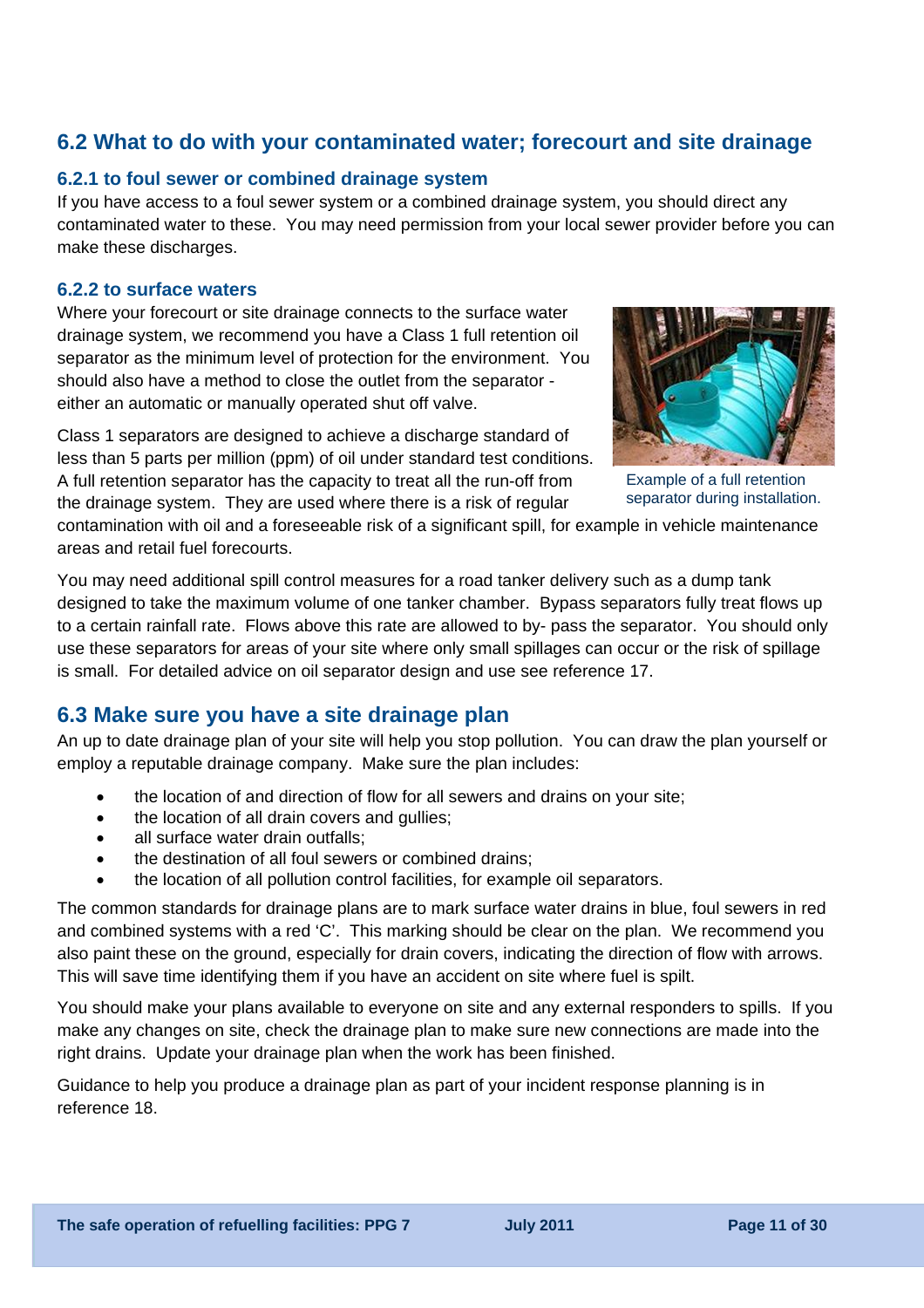

#### **Figure 2: Typical site drainage plan for a refuelling facility**

Key to figure 2

S= Class 1 interceptor  $E =$  Emergency shut off valve BS = By-pass separator

Red = Foul drains connecting to local sewage treatment works Blue = Surface drains connecting in to watercourses

## **6.4. Can you use sustainable drainage systems to protect the water environment?**

You should consider using sustainable drainage systems (SUDS), known in Scotland as sustainable urban drainage systems, as part of your treatment of contaminated water. SUDS such as constructed wetlands or reed beds may offer an environmentally friendly and cheaper alternative to traditional methods of treating site drainage. They may also be suitable as a replacement for separators for oily water run-off, provided the system is compatible with local groundwater conditions and acceptable to the PLA.

Wetlands systems can offer an acceptable level of environmental protection provided they're properly designed installed and



Example of a reed bed system

maintained. In some situations, they may provide better environmental protection than conventional drainage systems.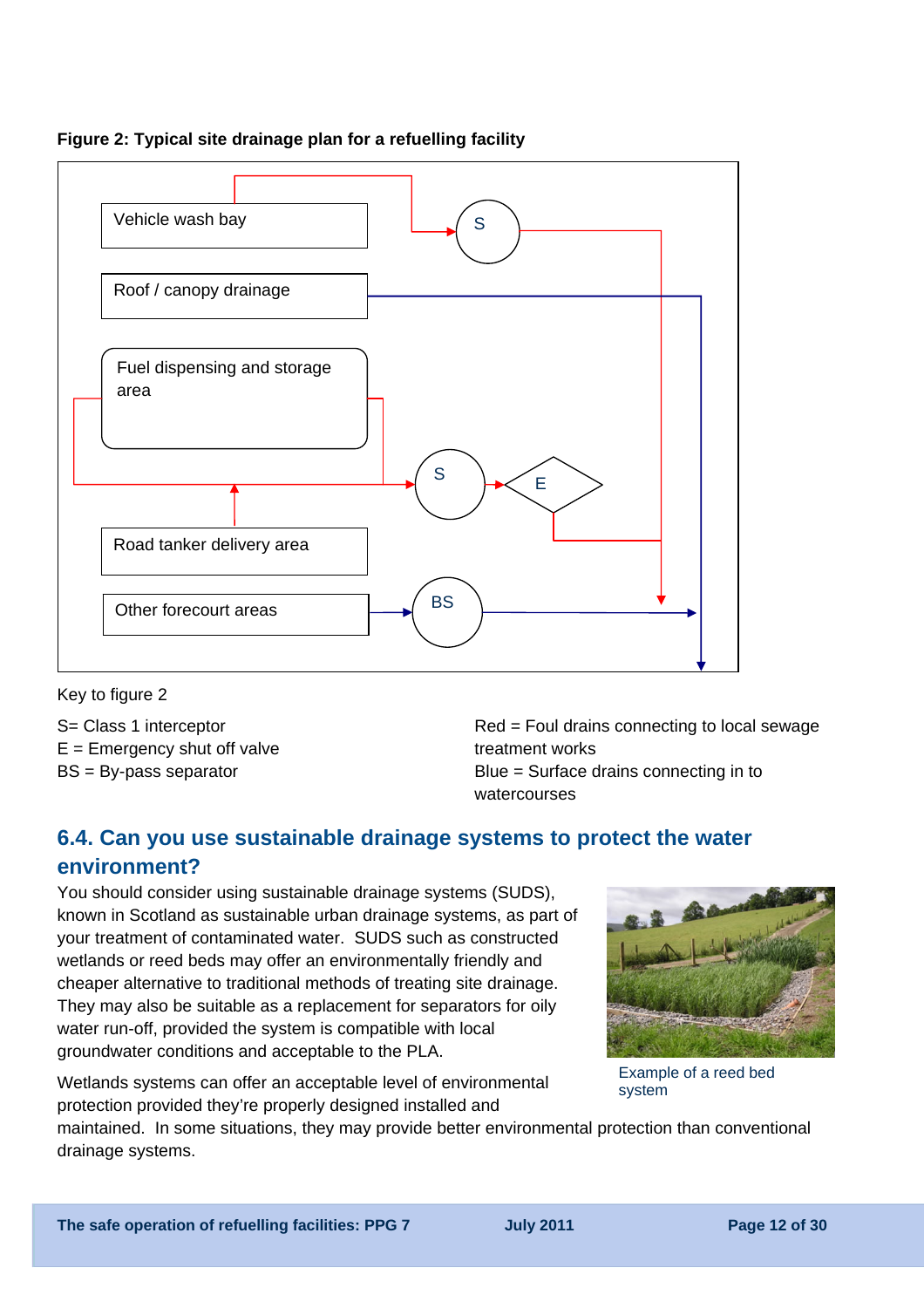In England and Wales, you should contact us during the early design stages of any wetland system to make sure it will provide enough treatment and to check if you'll ne d a permit for the discharge. Information is available on the Environment Agency website.

In Northern Ireland, SUDS requirements are promoted by NIEA and the Rivers Agency and are starting to enter planning legislation following the findings of 'A Strategy for Promoting the use of Sustainable Urban Drainage Systems within Northern Ireland'.

In Scotland, SUDS are a legal requirement for all sites constructed after 1 April 2007, except single dwellings and those that discharge directly to coastal waters. For certain developments, such as industrial estates, car parks for more than 1000 cars, or developments with more than 1000 houses, you will require a licence from SEPA for SUDS. For smaller developments, where the risk of pollution is lower, you must follow CAR General Binding Rules 10 and 11, see CAR Practical Guide in reference 9. If your site was constructed after 1 April 2006, you must have a CAR licence to discharge into the surface water drainage system (even if this has SUDS), any untreated surface water which contains run-off from a fuel delivery or refuelling area, or from areas where potentially polluting materials, such as chemicals and oil, are delivered, handled or stored. These areas should be covered to prevent surface water run-off. Any discharges from these areas should either go to a foul sewer with the permission of your sewage provider, an on-site treatment facility or be stored for disposal off-site by a registered contractor. If a discharge to the surface water drainage system is unavoidable, you must obtain a CAR licence.

For more information on SUDS see useful websites, CIRIA's SUDS publications page, the government online business advice and support service, and in Scotland also SEPA's SUDS web pages.

### **6.5 Groundwater protection (receptor)**

Groundwater is particularly vulnerable to pollution from underground fuel storage.

In England and Wales, policies related to development in areas of high groundwater sensitivity can be found in reference 8 and from the Environment Agency's website. We use Source Protection Zones (SPZ) as a primary risk screening tool for responding to developments and planning.

There are three SPZ subdivisions and bespoke SPZs defining all major abstraction sources intended for human consumption i.e. boreholes and springs.

Each zone has three subdivisions for each source moving out from the source. These are:

- Zone I (Inner Source Protection)
- Zone II (Outer Source Protection)
- Zone III (Source Catchment).

The closer your activities are to the inner area, Zone I, the greater are the restrictions we impose on activities and discharges to protect the groundwater.

An additional 'Zone of Special Interest' is defined in some areas. These zones highlight areas where known local conditions mean that potentially polluting activities could affect a groundwater source even though the area is outside the normal catchment of that source. Details on how to avoid groundwater pollution can be found in reference 8.

In Northern Ireland, regional groundwater vulnerability maps can be obtained from Geoindex – in the useful websites list. Site specific groundwater vulnerability might have to be established during a site visit. The site investigation should also include a water features survey to make sure minimum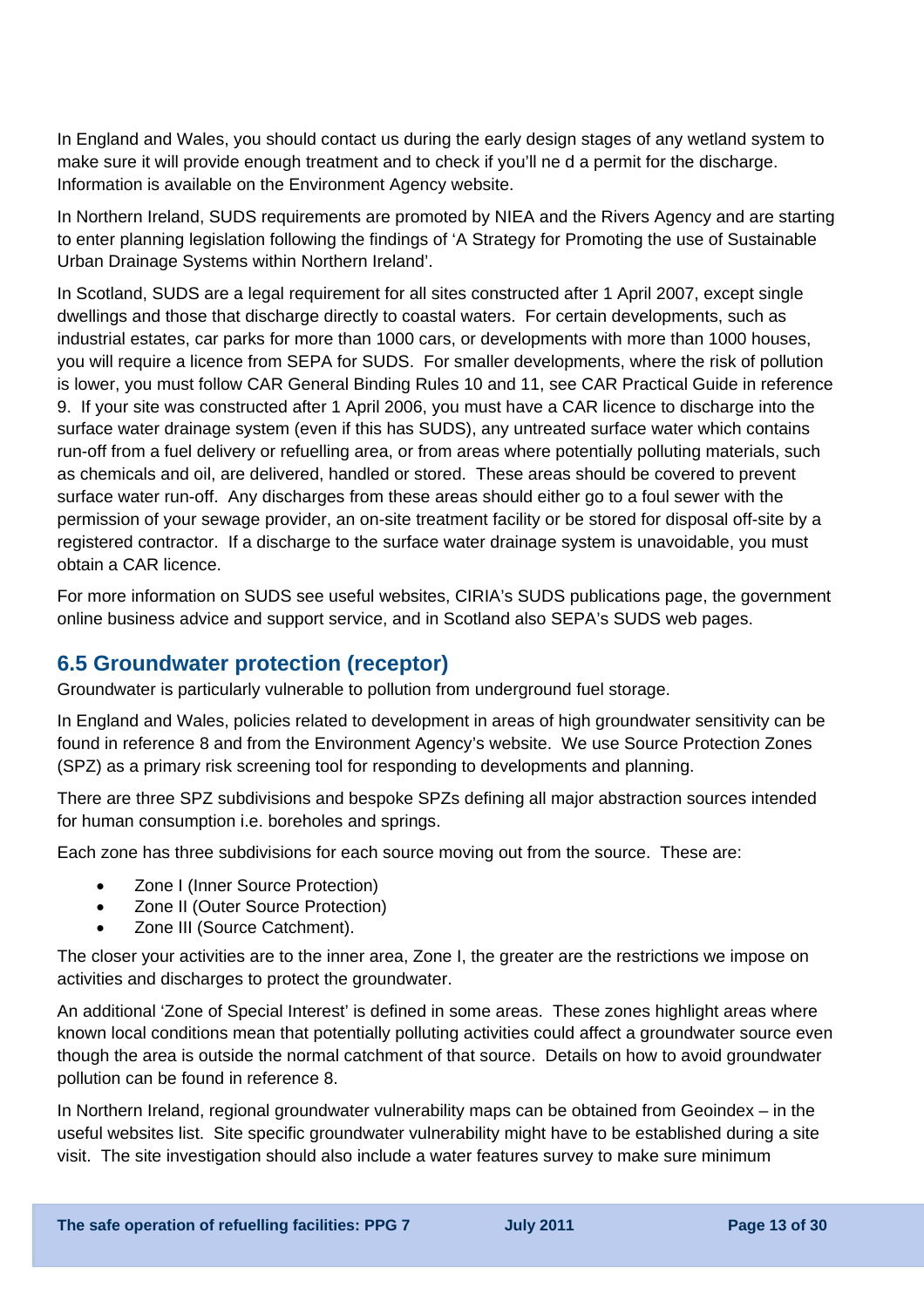distances to boreholes, wells or springs (as well as surface water receptors) including those used for private supplies. Consult the public water supplier Northern Ireland Water on the extent of source protection/safeguard zones.

In Scotland, the approach is more general. Operators should identify all potential receptors that could be affected by the activity and undertake an appropriate assessment of the risk to each receptor. Mitigation measures must then be introduced to reduce the risk to acceptable levels. Reference 8 gives more information on the storage and handling of chemicals, including hydrocarbons; more information for underground installations is in reference 10.

## **7. Routine operation**

This covers:

- fuel storage
- leak detection systems
- delivery and dispensing of fuels.

### **7.1 Fuel storage and leak detection**

The details in this section mainly refer to underground fuel storage. For further information about above ground tanks, see references 2, 5 and 7.

We recommend that underground tanks should be double skinned and provided with an automatic leak detection system. Although installing underground tanks reduces the risk of fire and explosion since they are protected against radiated heat or fire and they allow uninterrupted space at ground level, it's difficult to inspect the tank and ancillary equipment to check the condition and for leaks.

In England and Wales, we don't recommend the installation of new underground storage tanks and associated infrastructure below the groundwater table.

Tank systems should be designed, constructed and installed to protect the public and the environment against any release of product. When properly installed, the complete system should retain its integrity for the duration of its design life.

Underground tanks should have:

- suitable levels of leak detection;
- corrosion and chemical action protection;
- leak containment.

Double wall tanks manufactured to BS EN 12285-1 standards reference 19 meet these requirements.

In Scotland, those involved in the design, installation and operation of underground fuel storage tanks should see reference 10.

- vapour recovery
- washing activities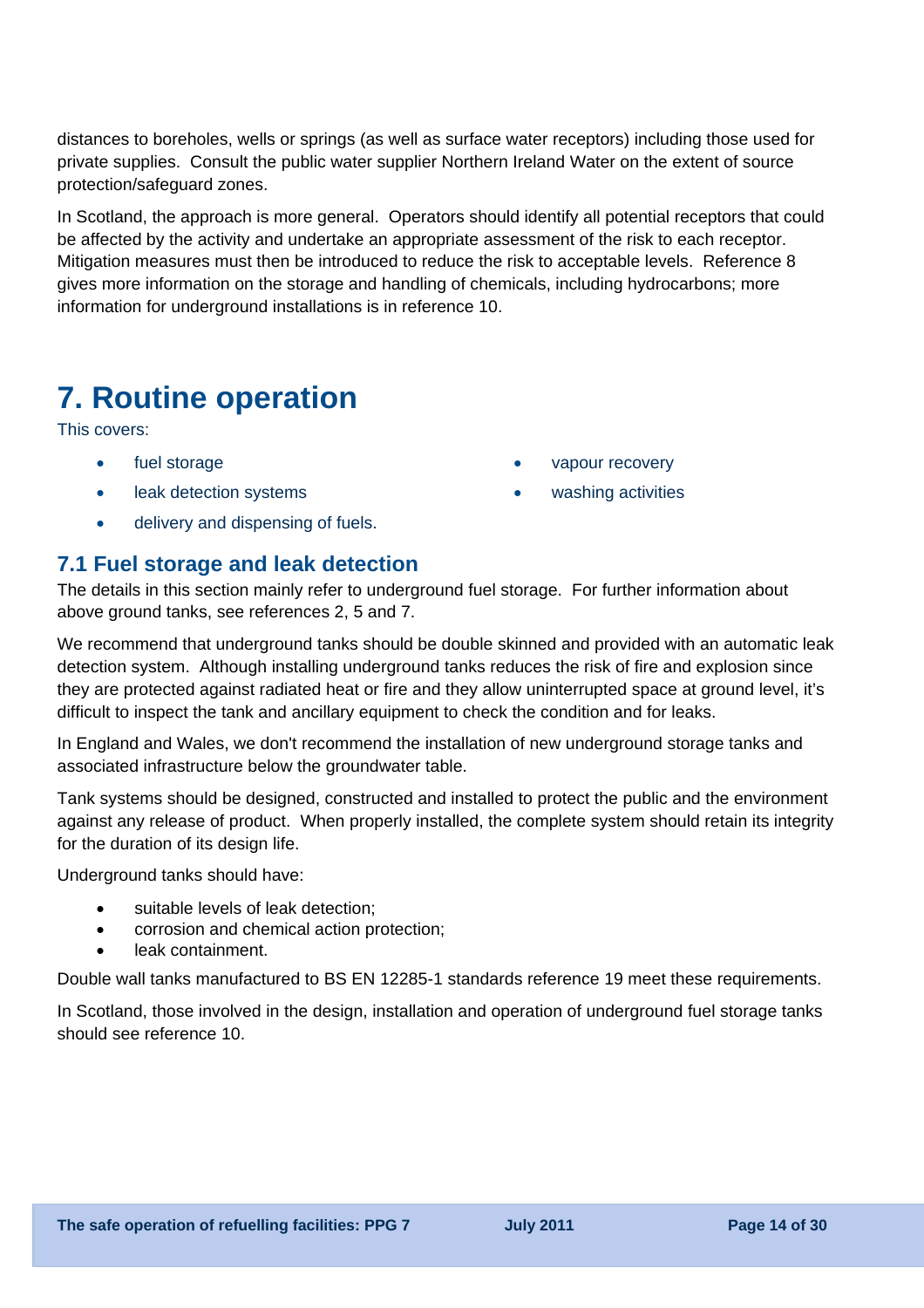## **7.2 Leak detection systems**

A major leak involving the loss of large volumes of product over a short period should be easy to detect.

Smaller leaks from storage tanks and pipework are more common and may be difficult to detect as they can be masked by normal variances in fuel throughput volume and the effects of dispensing vapour recovery systems when displaced vapours are returned to a storage tank. Over a long period, this can result in the loss of a large volume of fuel. Leak detection equipment and techniques are available and should be installed on all new installations or as modifications to existing equipment.

Different leak detection equipment, techniques and systems can identify leaks at varying minimum detectable volumes. The most appropriate way to detect leaks at your site may depend on the environmental sensitivity of the site and the outcome of your environmental risk assessment.

See reference 7 for detailed guidance on the types of leak detection available and the various conditions and locations where they should be used. Leak detection systems should comply with BS EN 13160 standards reference 19.

Summarised information about different leak detection systems is given below:

- automatic leak detection system;
- wetstock monitoring;
- environmental monitoring.

The level of leak detection you need for your site will be influenced by the sensitivity of its location and reflected in your environmental risk assessment. The potential severity or impact of a leak from your site will determine the level of leak detection you need. Information to help you assess the severity of a leak, the likelihood of a leak occurring and your site classification can be found in references 7 and 8.

The main types of leak detection and wetstock monitoring systems can be split into classes 1 to 7, summarised in Table2.

#### **Table 2**

| <b>Class</b>         | <b>Description</b>                                                                | <b>Detection capability</b>                                                                                                                                              | <b>Effectiveness</b>                                                            |
|----------------------|-----------------------------------------------------------------------------------|--------------------------------------------------------------------------------------------------------------------------------------------------------------------------|---------------------------------------------------------------------------------|
| 1. Leak<br>detection | Monitors for leaks in<br>double skinned<br>equipment using<br>pressure or vacuum. | Leaks are detected in<br>either skin of the<br>equipment by changes in<br>pressure equilibrium.<br>Connects to control unit or<br>automatic tank gauge with<br>an alarm. | Indicates failure before loss<br>to the environment.                            |
| 2. Leak<br>detection | <b>Monitors for leaks</b><br>using fluid between<br>the two skins.                | Detects a leak in the outer<br>layer allowing only<br>detection fluid to escape.                                                                                         | Indicates leaks above and<br>below product level in outer<br>skin of equipment. |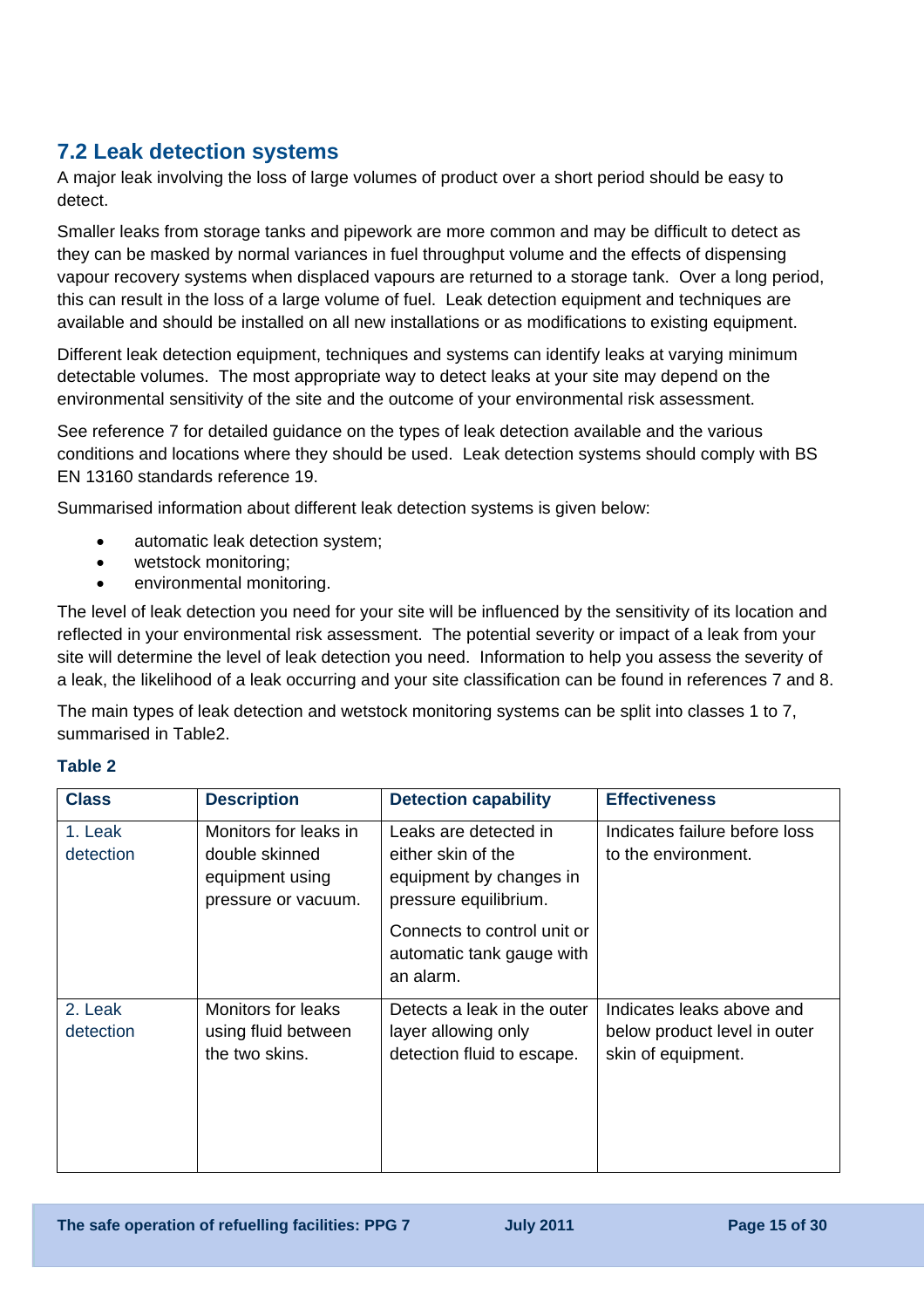| <b>Class</b>                                                                                 | <b>Description</b>                                                                                                           | <b>Detection capability</b>                                                                                               | <b>Effectiveness</b>                                                                                                                                                                                                                            |
|----------------------------------------------------------------------------------------------|------------------------------------------------------------------------------------------------------------------------------|---------------------------------------------------------------------------------------------------------------------------|-------------------------------------------------------------------------------------------------------------------------------------------------------------------------------------------------------------------------------------------------|
| 3.Leak<br>detection                                                                          | Monitors leaks using<br>liquid level and fluid<br>discriminating<br>sensors or vapour<br>detectors.                          | Detects below the product<br>level only.                                                                                  | This class is usually more<br>appropriate for monitoring<br>double skinned pipe work<br>underneath dispenser sumps<br>and tank fill and dip<br>chambers.                                                                                        |
| $4.a,b$ and $c$<br>Dynamic, Quiet<br>Period and<br><b>Static</b>                             | Analyses rates of<br>change of tank<br>contents in<br>conjunction with an<br>automatic product<br>gauge.                     | Leak isn't detected until<br>product is lost to the<br>environment.                                                       | These systems require the<br>product levels to be within<br>specified limits and their<br>effectiveness depends on the<br>frequency of testing.                                                                                                 |
| 5. Wetstock<br>reconciliation*                                                               | Measures changes in,<br>and compares the<br>volume of, product in<br>the tank with the<br>volume delivered and<br>dispensed. | This system can vary from<br>a sophisticated statistical<br>inventory reconciliation to<br>simple dipstick<br>monitoring. | Requires the collection,<br>recording and reconciliation<br>of data on a fixed daily period<br>and relies on maintaining the<br>accuracy of measurement<br>gauges.                                                                              |
| 6.<br>Environmental<br>Monitoring                                                            | Monitoring wells<br>outside the storage<br>tank or area picking<br>up vapour and<br>product on<br>groundwater.               | Detects leaks in the<br>ground outside the<br>equipment.                                                                  | There are limitations to the<br>effectiveness of either vapour<br>or product detection based<br>on local conditions such as<br>soil permeability,<br>groundwater levels and<br>location of bore holes relative<br>to the product and receptors. |
| 7. a and b<br>Pressure line<br>leak detection<br>and mechanical<br>in-line leak<br>detection | Detect leaks by<br>measuring pressure<br>in double skinned<br>pipe work only i.e. for<br>dispensing systems.                 | Detect leaks by<br>monitoring the changes in<br>pressure characteristics of<br>the line.                                  | Limitation of this class is that<br>it requires the system to be<br>inactive for sufficient time to<br>measure the specified test<br>requirements.                                                                                              |

\* See reference 20.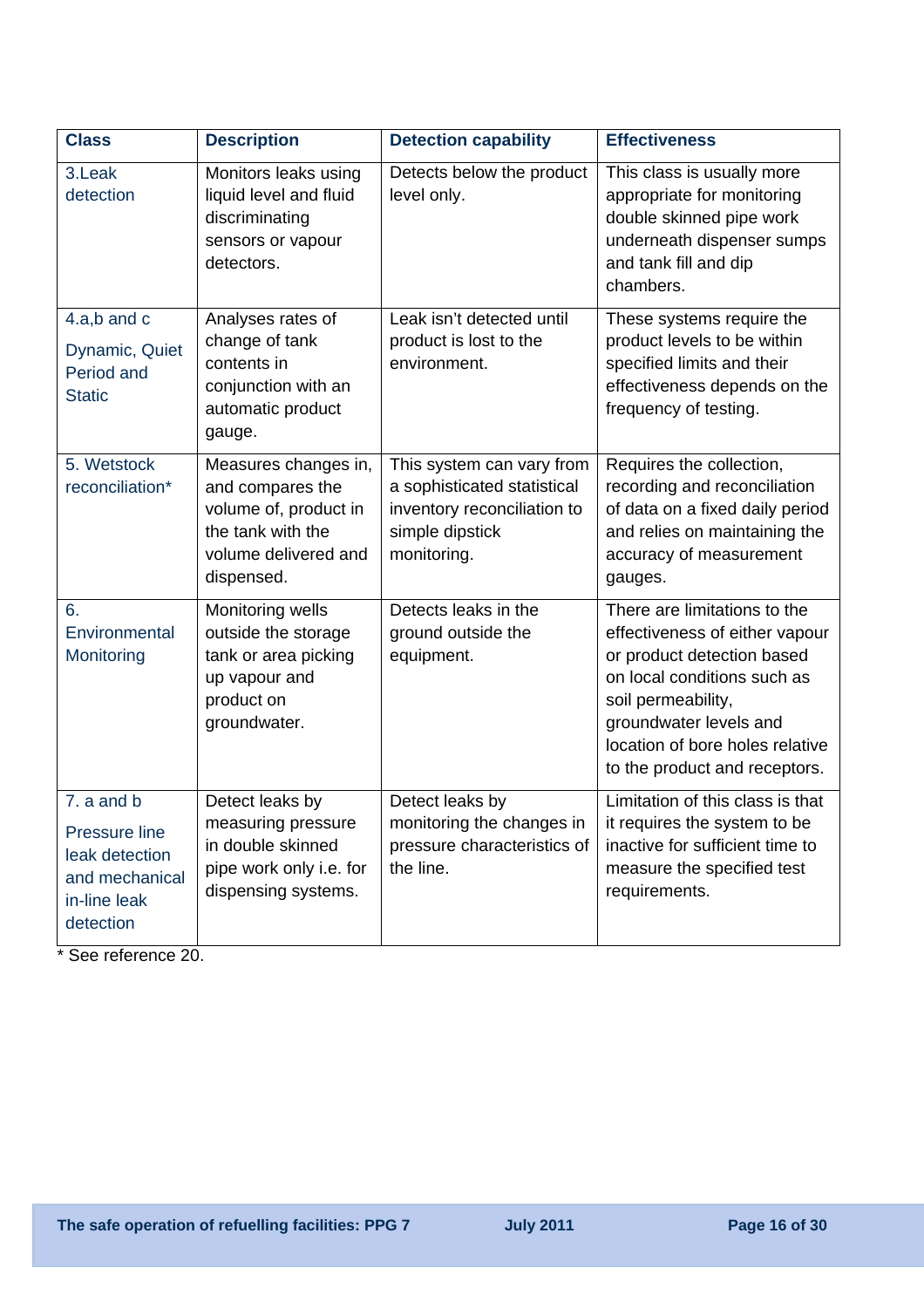#### **7.2.1 Integrity test**

Integrity testing should give a pass or fail result for tanks or pipework at any given time. An integrity test should be carried out before a facility is brought into service and after repairs have been made. You should also test for integrity:

- to support a monitoring system;
- if you suspect you have a leak;
- for the periodic testing of the vapour pipe work;
- before you reinstate a tank or containment system which has been out of operation for more than 12 months.

Tank or pipe work integrity tests should use a precision technique, such as a volumetric or nonvolumetric test, in preference to a hydrostatic test. Integrity testing may allow a leak to continue undetected for a very long time (years/decades) and should be used only as a minimum level of leak detection. For further information see references 2 and 21.

#### **7.3 Delivery to your tanks**

Only staff who have been trained in delivery and emergency procedures should supervise deliveries. We recommend all deliveries are supervised. This helps avoid spills, prevents damage to the environment, reduces risks to people and saves valuable fuel oils. You should have a detailed discussion with your fuel delivery company covering the environmental risk assessment practices to agree safe delivery and emergency procedures. The measures you should put in place include:

- All tanks should be clearly labelled with the product name and volume of the tank.
- Make sure any storage tank is filled with the correct fuel intended for it.
- Display a notice giving details of safe delivery procedures and what to do in an emergency at the delivery point (your Incident Response Plan, section 12, should include a possible emergency during delivery, reference 18). As long as it's safe for people to respond to a spill they should follow your incident response plan.
- Establish the best sequence to attach and remove hoses to maximise vapour recovery, and follow that sequence for every delivery.
- Make sure the delivery points are clearly marked with the tank number, tank contents and maximum tank capacity and are secured when not in use.
- Make sure you accurately measure the volume of fuel stored and the available capacity in your tanks before every delivery to avoid tanks being overfilled.
- Use non-return (check) valves and sealed connections where appropriate.
- Protect filling points from overfill by installing high level alarms that can't be over-ridden (BS EN 13616 provides the standard for overfill devices reference 19).
- Wherever possible, keep the length of the delivery pipe as short as is practicable.
- The whole delivery area should drain to a suitably sized forecourt separator. We recommend the separator is fitted with a shut off valve.
- Where deliveries aren't supervised, make sure the driver has been trained to deal with an emergency at that location.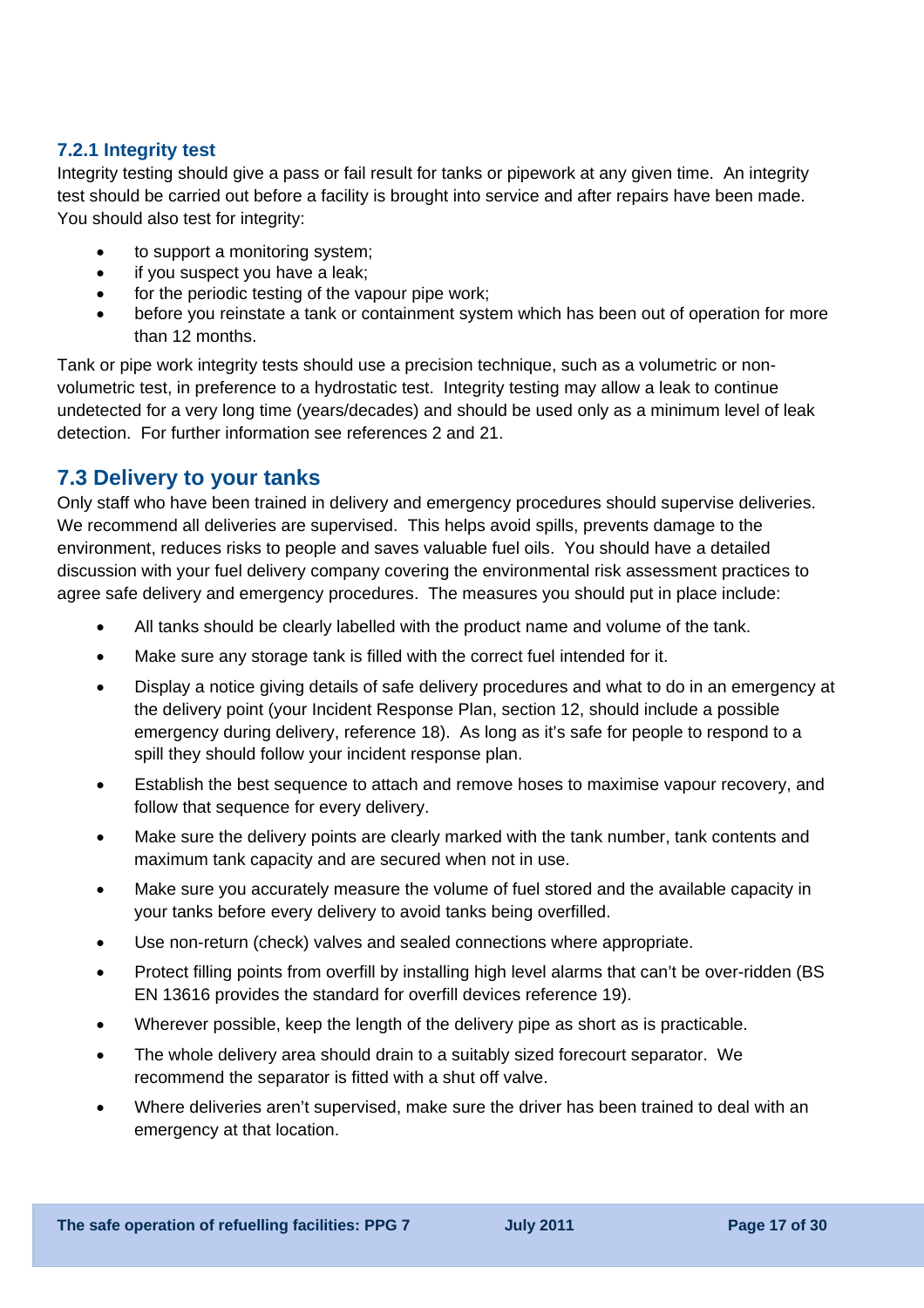- Make pollution control equipment such as spill kits (for example drain mats or sorbent materials) readily available and train staff how to use them.
- Consider tanker access when planning a new installation.
- Where a tanker is used for deliveries, you may need to provide additional protection to contain a potentially large-scale spillage during the delivery.
- Protect your delivery point using drainage grids, gullies, kerbs or drain mats.
- Smaller losses can be contained using drip trays under delivery pipes which should be checked after each delivery and emptied. Alternative methods may be appropriate depending on whether the delivery point is above or below ground or made directly into, or offset from, the storage tank.

In Scotland, where an installation is permitted under PPC, controls are placed on the delivery and unloading of petrol into storage tanks at a service station. You must follow these controls to comply with the permit. Statutory guidance on unloading petrol into storage at petrol stations is in reference 22.

### **7.4 Dispensing from your tanks**

The surface of fuel dispensing areas should be impermeable and drained through an oil separator, reference 17. Any damage to the surface should be repaired immediately to stop spilt fuels entering the ground and groundwater.

There are three main types of fuel dispensing systems, in order of preference:

- Suction systems, which draw fuel through the pipes using a partial vacuum; (below ground tanks).
- Pressure systems, which pump fuel using a high pressure pump (above ground tanks only).
- Gravity systems (above ground tanks only), which use the weight of the fuel in the tank to force fuel down the dispensing pipework.

We recommend dispensing fuel via a suction system because, provided it's correctly fitted with a nonreturn (check) valve directly below the dispenser, it allows fuel within the pipework to drain back to the tank if there's a leak, reducing the risk of a spill that could cause pollution.

A pressure system must have adequate secondary containment and a leak detection system fitted. Losses can be significant as the fuel is lost under pressure, but leak detection can be relatively fast if operated correctly.

We don't recommend using gravity systems because it's impossible to achieve accurate measurement during dispensing.

New dispensers should comply with BS EN 13617 standards reference 19 or be of a similar acceptable level of safety. Where older dispensers don't comply with this standard, you may need to fit and use break couplings, drip trays and under pump valves at higher risk sites. All fuel dispensing equipment must also be protected against collision damage from vehicles and unauthorised use.

People often put the wrong fuel in their cars; this then has to be dealt with, usually on the forecourt, and removed fuel will be hazardous/special waste (see section 11). Make sure vehicles and tanks are fuelled with the right fuel. Display warning notes visibly, to customers and operators, reminding them to double check that the correct fuel is being added to the correct tank.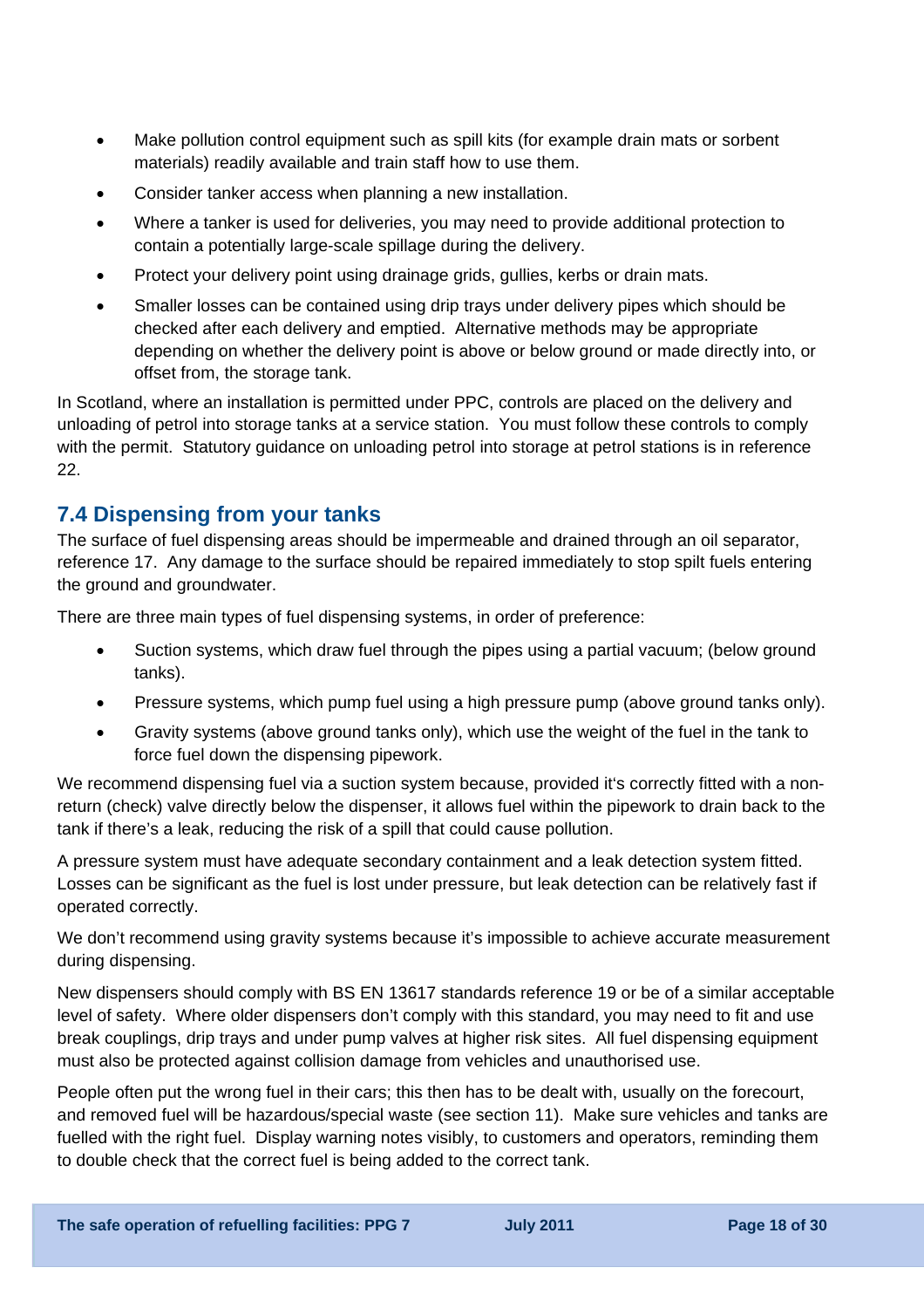### **7.5 Vapour recovery**

The EC Directive 94/63/EC for the control of volatile organic compound (VOC) means you must recover petrol vapour from your storage equipment and unloading operations. The delivery and storage of petrol at many petrol stations, and refuelling activities at some petrol stations require an environmental permit. Guidance on standards throughout the UK is contained in Process guidance note [PG1/14\(06\)](http://archive.defra.gov.uk/environment/quality/pollution/ppc/localauth/pubs/guidance/notes/pgnotes/documents/pg1-14.pdf) available from the Defra web site. The regulator for these permits is the relevant local authority in England, Wales and Northern Ireland, and the Scottish Environment Protection Agency in Scotland. The technical details of vapour collection are beyond the scope of this guidance; please see reference 7. More detail on vapour recovery legislation on the European Commission Environment Legislation website, see useful websites.

## **7.6 Washing activities**

We recommend that all washing and cleaning operations, including the washing vehicles or plant, are carried out in a designated area clearly marked on the ground and in any plans. This area should be isolated from both the surface water drainage system and unmade ground or porous surfaces (for example using drainage grids, gullies or kerbs).

Wash water should be re-circulated whenever possible. Otherwise it should drain to, or be disposed of, via the foul sewer (where available). You must check with your local sewerage provider before making a disposal to the foul sewer.

You should make sure that cleaning agents, such as detergents, (including biodegradable ones) can't enter the surface water system or soak into groundwater unless specifically permitted after appropriate treatment. They shouldn't enter oil separators because they reduce their effectiveness (the oil will be dispersed and washed through); see reference 23 for more guidance on preventing pollution from washing activities.

## **8. Biofuels**

This section provides information about the additional risk associated with the storage and dispensing of biofuels and how you can reduce those risks. Although biofuels are widely present in all road fuels and dispensed to the public the environmental risks are highlighted here separately because of their potential impact on existing pollution control measures and procedures.

The Renewable Transport Fuel Obligations 2010 require road fuel suppliers in the UK to supply 5% by volume of all road vehicle fuel from a sustainable source. Biofuels is the generic term for all organically derived transport fuels. The main types of biofuels in the UK are blends of ethanol (Bioethanol) and oils (Biodiesel).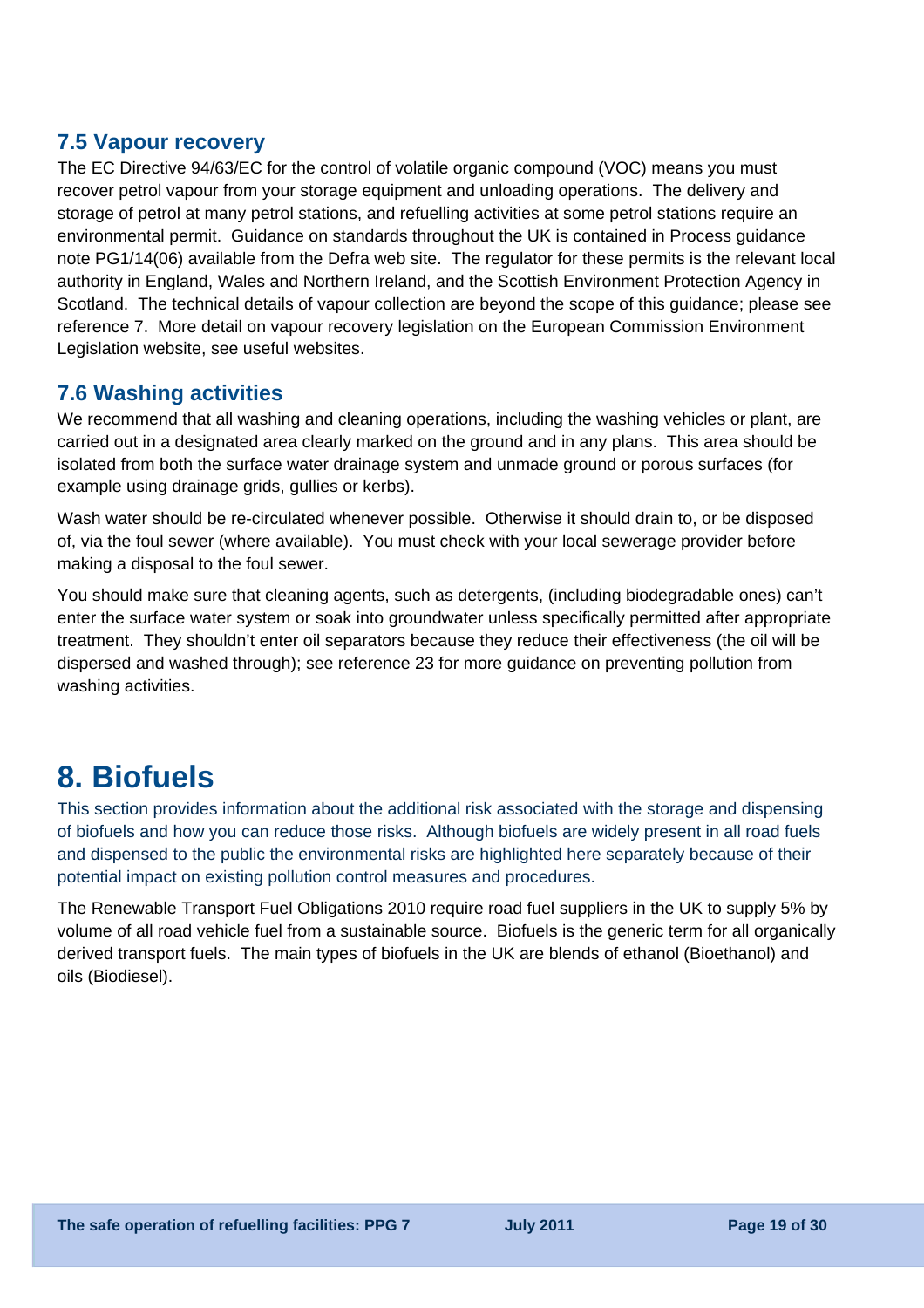The change in the chemical composition of fuels, from previous non organic sources, means they may have additional storage and dispensing problems above those of traditional fuels. The ethanol in the fuel gives them properties that make them potentially harmful to the water environment; these include:

- If it reaches surface waters, ethanol breaks down in the water and reduces oxygen levels and therefore may kill fish.
- Other pollutants in the fuel, such as benzene and toluene, travel further in groundwater when ethanol is present, spreading contamination.
- By-products from the breakdown of ethanol can make water taste or smell unpleasant or result in low pH (acid conditions).

### **8.1 Bioethanol and Biodiesel**

Bioethanol is usually dispensed as a 5% solution of ethanol blend (E5). But there are higher blend ethanol fuels (HBEF) up to 95% (E95) which aren't widely available to the public. Some commercial and fleet companies will store HBEF for their vehicles.

Biodiesels are blended up to 7% (B7) with oils such as waste cooking oil and oil seed rape.

The physical and chemical properties of ethanol blend fuels mean you need control measures to reduce both the risk of fire and their environmental impact. The properties are:

- altered material compatibility;
- increased conductivity;
- increased flammability range:
- solubility with water.

### **8.2 Materials compatibility**

The material storage tanks and ancillary equipment are made from can be affected by the ethanol content of biofuels. Metals such as aluminium, zinc and brass can be affected, as well as plastics and rubber. Glass reinforced plastic (GRP) tanks can be softened and may fail. Epoxy lined steel tanks may not be suitable for ethanol blends. Contact your equipment supplier to check all your storage containers and ancillary pipe work/pumps, leak detection and dispensing equipment are compatible with the ethanol in the biofuels.

### **8.3 Increased conductivity**

Biofuels have higher electrical conductivity than fuels that aren't blended with ethanol. This can increase galvanic corrosion which could affect equipment such as submersible pumps, tank gauge probes and overfill prevention devices.

### **8.4 Increased flammability range**

Ethanol and petrol have different flash points and limits of flammability; an explosive gas atmosphere in an ethanol blend fuel storage tank will exist across a wider temperature range than that in a petrol storage tank.

### **8.5 Solubility with water**

The ethanol in biofuels affects how water behaves with the fuel. Water is fully soluble in ethanol and your fuel can undergo phase separation this means that the ethanol can separate out of the fuel if there's water in the storage vessel.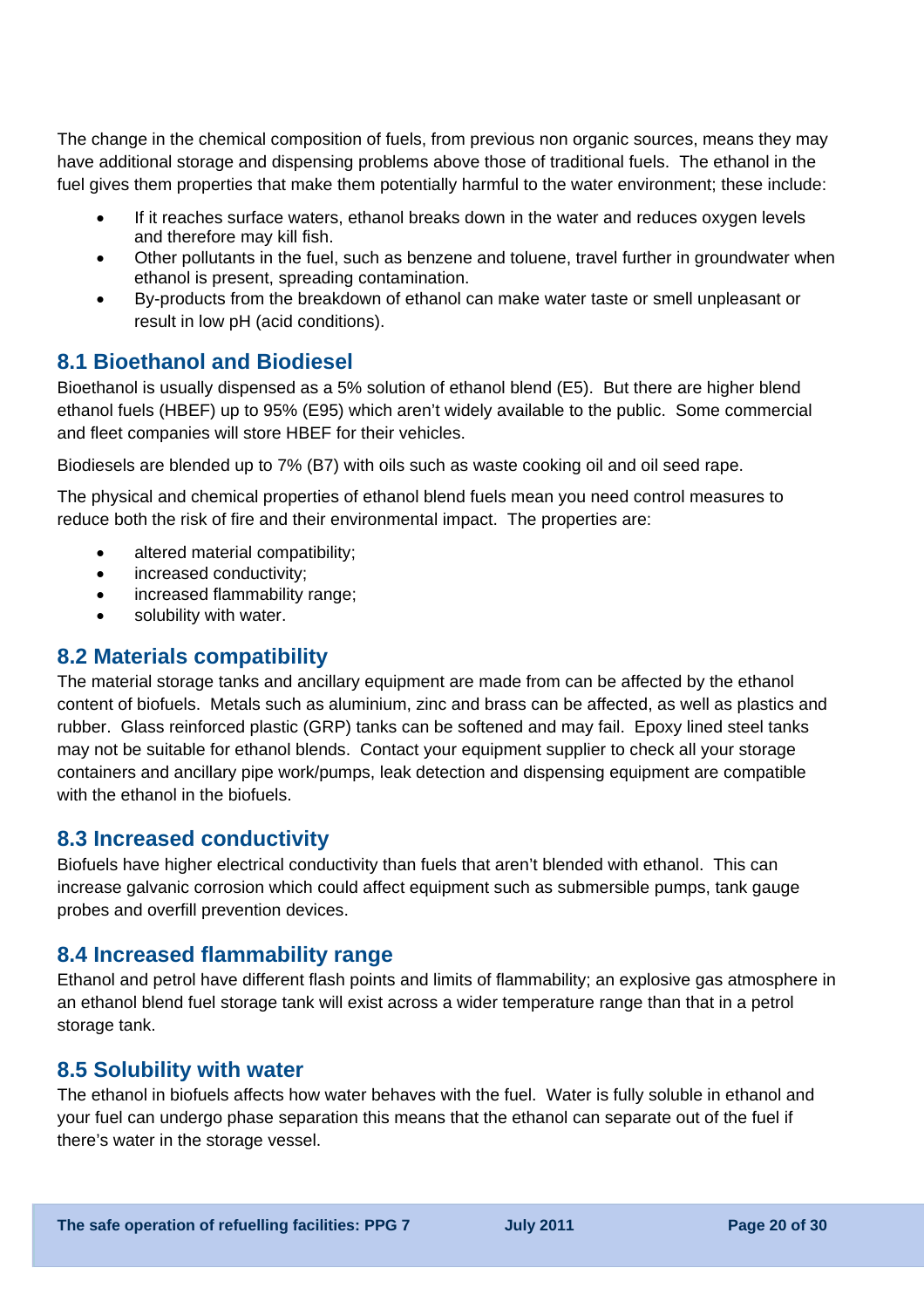More critically, the phase separation means that conventional oil water separators won't capture spills of biofuels with ethanol in them. The fuel will be released together with the water in the discharge. Ethanol is readily biodegradable which could cause rapid de-oxygenation in surface waters which can kill fish and cause other water quality problems.

For guidance on storage and dispensing E5 petrol and B5 diesel, see reference 24.

## **9. Other non-fuel products at your site**

The storage and dispensing of materials other than fuel present a different set of environmental risks from liquid fuels; this section advises on how to store and dispense these materials safely.

There's a range of potentially polluting materials that are readily soluble in water, and can be stored and dispensed at refuelling facilities, particularly at retail outlets. These include:

- emission reduction solutions for example Adblue;
- screen and car wash fluids:
- solvents and paints.

### **9.1 Emission reduction solutions (ERS), for example AdBlue**

Stricter exhaust emissions for commercial vehicles with diesel engines, (buses, trucks, HGVs and coaches) have been issued by the European Union. To meet these standards, the automotive industry has adopted several technologies. One is Selective Catalytic Reduction (SCR) using emission reduction solutions, where harmful exhaust gases are converted to nitrogen and water by catalytic conversion, typically using anhydrous ammonia, aqueous ammonia or urea.

ERS are stored at refuelling sites and will become a common feature at filling stations for commercial diesel vehicles and private depots. Vehicles using ERS have a separate tank, the solution is injected into the engine exhaust stream, from the tank, immediately after the combustion chamber.

If they get into the environment, ERS can seriously pollute groundwater and surface waters. It's important that they are stored, dispensed and handled correctly. They're often stored in drums and intermediate bulk containers (IBC); reference 4 gives general good practice advice on pollution prevention and correct storage of liquids in drums and IBCs. The principles of bulk storage can be found in reference 2 and should be followed for all types of bulk storage.

Ammonia can be corrosive to some metals, such as copper and its alloys. ERS should be stored in containers that are specifically designed and manufactured from materials that are suitable for use with urea. The same applies to the ancillary equipment, such as valves, dispensing nozzles and pipework.

ERS are soluble in water and should be kept out of surface water drainage systems that discharge to the environment. It will not be removed in an oil separator so it's important to isolate the ERS dispensing area drainage from the surface water system to reduce the possibility of spills and drips causing pollution. If this isn't possible, your site management systems should make sure any spills of ERS are cleaned up immediately with propriety sorbents.

Tank manufacturers are now producing storage solutions for ERS. Steel and plastic storage systems with integral secondary containment are available. Some companies are proposing to supply specialist IBCs that are delivered full and then collected when empty, see reference 4.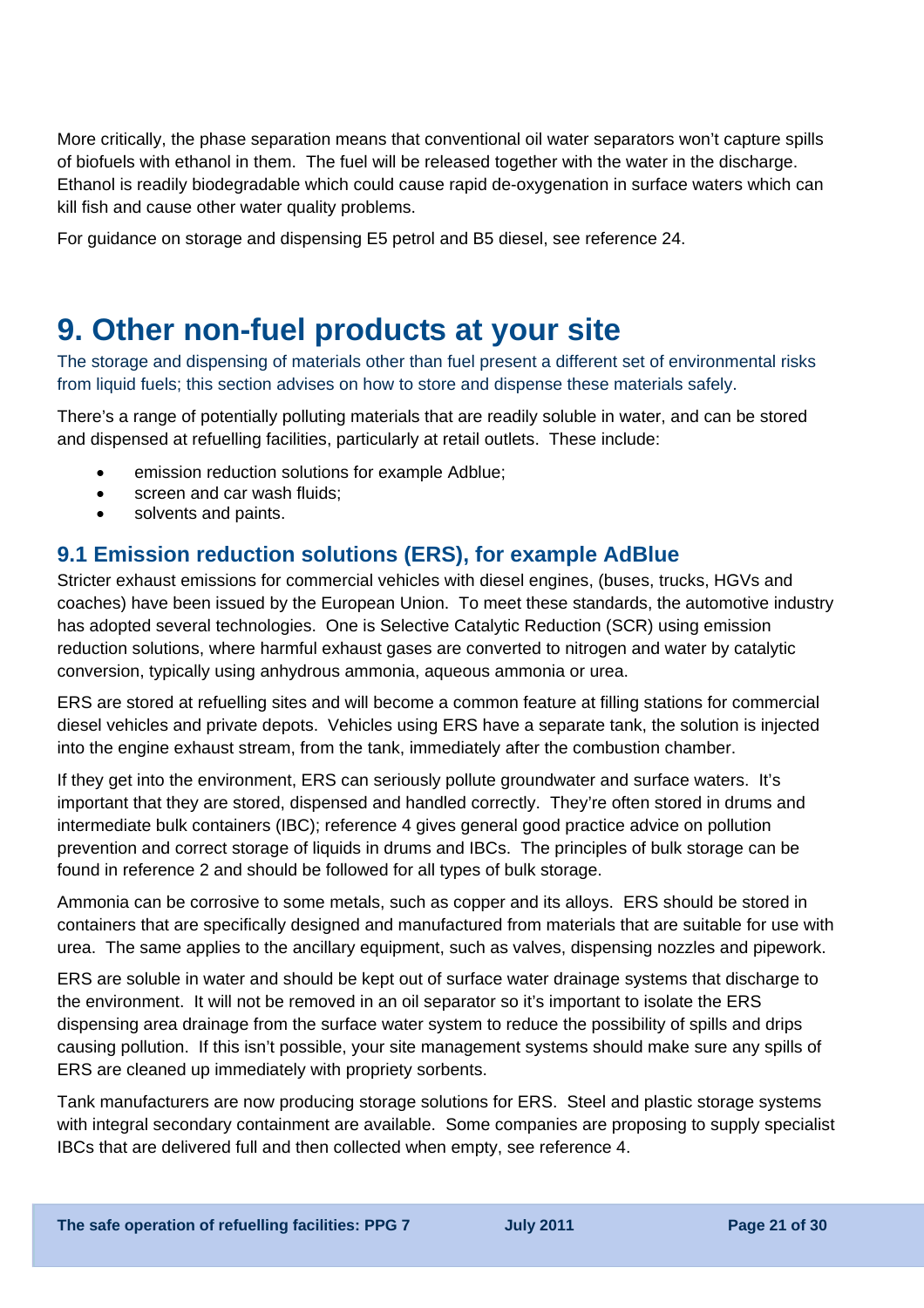## **9.2 Forecourt drainage**

In addition to ERS, screen and car wash fluids and solvent or paints can all cause pollution if they're spilt.

If the site drainage from your site discharges into the surface water drain, a soakaway or the water environment (via a SUDS), seek our advice before introducing any bulk storage of soluble materials onto your site. You should:

- Make sure your storage containers, pipe work and dispensing equipment are all suitable and compatible for those products.
- Install appropriately sized secondary containment for the container and ancillary equipment.
- Design the dispensing area drainage so that it's not connected to surface water drains.
- Use trigger nozzles with an auto shut off to dispense the products and make sure that the nozzle can't be left in the open position.
- Provide appropriate pollution control equipment to deal with large and small spills, i.e. proprietary spill kits, drain mats, pipe blockers, or permanent valves on drainage systems to provide containment.
- Develop an emergency response plan and train staff to deal with a spill or other accident; see reference 18 for more details.

## **10. Maintenance**

Routine maintenance on your site is essential to reduce the risk of leaks, spills and other incidents. This section lists the main areas you should look at: tanks, containment systems monitoring equipment and site infra-structure.

Even a small fuel leak can result in significant pollution. You must frequently inspect and maintain all the equipment on your site, both above and below ground. This will reduce the risk of leaks. Keep a record of your inspections, any problems found and maintenance carried out.

As a minimum, your maintenance checks should cover inspecting:

- tanks and other storage containers for damage, leaks or corrosion;
- secondary containment for damage, cracks or leaks;
- pipework, particularly joints and connections;
- monitoring equipment, make sure these are calibrated regularly;
- dispensers;
- impermeable surfaces around storage areas;
- separators, which should be cleaned regularly;
- access chambers;
- drainage channels;
- any other associated equipment or areas.

If you identify problems, record and correct them as soon as possible. Follow the maintenance schedule in the manufacturer's instructions (where available) or as necessary to prevent polluting the environment.

Historically, more fuel leaks and other losses are caused by failures and/or damage to associated pipe work (particularly underground unprotected steel pipes) than by failure of the storage tank itself. We strongly recommended installing your pipework above ground wherever possible. If not above ground,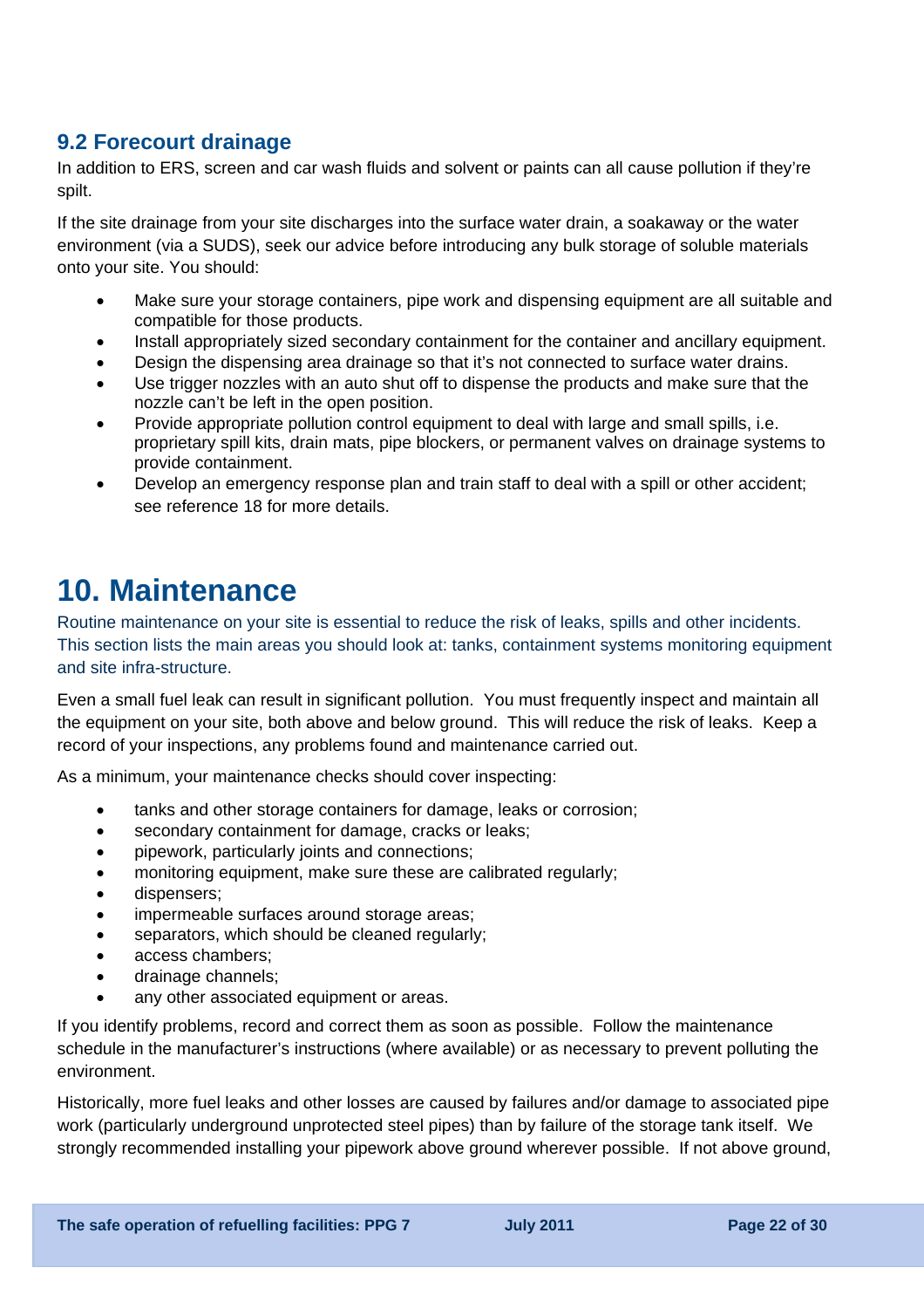it should comply with BS EN 14125 reference 19 and, if pressured, should be doubled skinned. This allows you to carry out regular maintenance checks more easily and to identify leaks earlier.

In Scotland, businesses subject to PPC will have conditions placed in their permits that cover maintenance, they must comply with these requirements.

Where these are not a legal requirement, they should be followed as best practice. Further detailed guidance on maintenance inspections is in reference 25.

## **11. Waste management**

Minimising waste will save you money and complying with waste legislation is a must do pollution prevention measure.

We suggest you carry out a waste minimisation review and consider how you can reduce the volume of waste you produce. This can reduce your raw material use and make your processes more efficient, saving you money and reducing your impact on the environment. Contact waste minimisation organisations, listed in useful websites, for free advice and publications.

Check with your suppliers if they can provide your materials in refillable or recyclable containers. Use these whenever possible.

## **11.1 Legal Overview**

If you produce, import or arrange for waste to be disposed of, you have a legal responsibility to make sure it's stored, transported, kept, treated and/or disposed of without harming the environment. This is called your Duty of Care and it's a legal requirement.

The Duty of Care requires that you must:

- Deal with your waste so it can't escape your control.
- Only allow authorised people or businesses to transport or handle your waste.
- Complete transfer notes, or consignment notes for hazardous or special waste, to accompany your waste, with enough information to make sure it can be handled correctly by any recipient.
- Keep transfer notes for two years and consignment notes for three years.

If you produce hazardous waste, special waste in Scotland, for example waste oils, acids and solvents or sorbents and parts contaminated with these, there are legal requirements that apply to these wastes - in Scotland, see SEPA special waste pages in useful websites. In England and Wales, you must be registered as a hazardous waste producer. It's illegal to dilute or mix different categories of hazardous or special wastes or mix them with non hazardous wastes and you should store them separately, unless you hold a permit or licence that specifies you can mix them.

In Scotland you must pre notify SEPA between at least three working days and maximum of one month prior to moving the special waste. You can't move these wastes without a consignment note, unless it's an emergency. If you have to move hazardous or special waste in an emergency, you must take steps to minimise the risk to the public or the environment. You must complete the consignment note as soon as possible.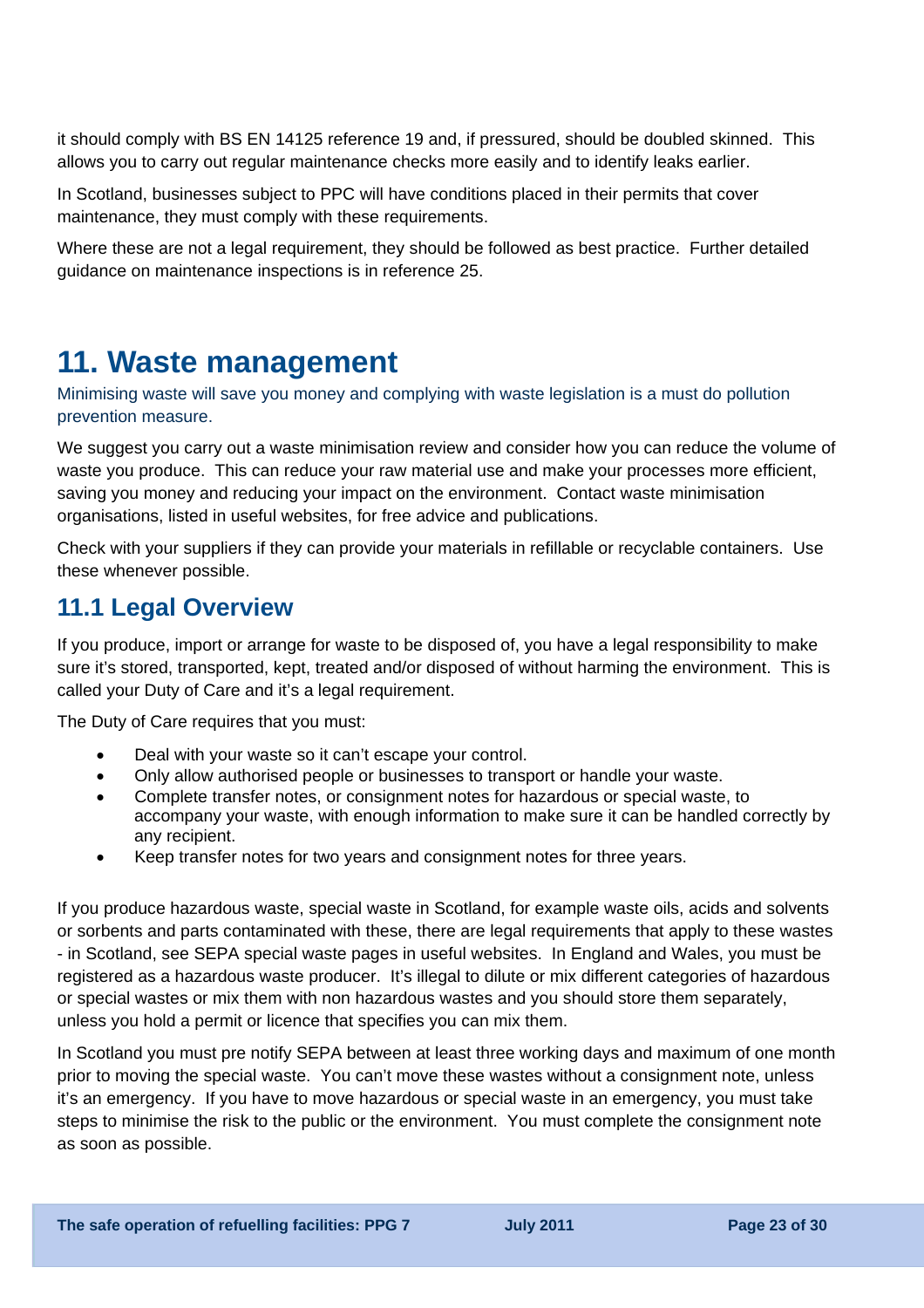We recommend you check the [government on-line business advice and support service](http://www.netregs.gov.uk/) for up to date legal requirements for your Duty of Care and for information about types of waste, maximum storage times, notices that must accompany waste transport and how to check that your waste carrier is authorised to move your waste. You must also check if you need a permit, licence or registered exemption for your waste activities.

### **11.2 Waste storage**

Waste containers must always be clearly labelled with their contents. All waste and waste containers should be stored in designated areas, which are isolated completely from surface water drains or direct discharge to the environment.

The area where waste is collected and stored should be able to safely contain any spill or leak. Empty containers shouldn't be allowed to accumulate, but should be collected by your supplier (where possible), dealt with using suitable on-site facilities or removed as soon as possible by a registered waste carrier to a permitted or licensed facility. It's a good idea to remove wastes often enough so they don't cause odour, pest or vermin problems and so the risk of fires is reduced. For further information on the storage and disposal of waste oils, see reference 26.

## **12. Incident response**

Preparing how you'll respond to an environmental incident can significantly reduce its impact on the environment or even prevent it causing pollution. This section tells you how you can plan to respond to incidents.

To respond effectively to an environmental incident, we recommend you produce an incident response plan. There is guidance and a template to help you in our guidance in references 18, 25 and 27.

Train your staff to deal with an environmental incident – this may be a legal requirement. Keep a record of all their training. Training should include a background to environmental sensitivities around the site and a formal emergency procedure that details actions to be taken in the event of:

- spills
- fires
- collision with storage or dispensing equipment
- odours being detected off-site
- suspected leaks.

The following checklist outlines the main points we recommend you follow to implement your plan.

Procedures checklist

- Clearly define when the plan should be activated. This will depend on the nature of your site and the type of the incident.
- Make sure all relevant staff know how and when to contact other emergency responders; emergency services, us, local authority, sewage treatment providers and other organisations identified in your emergency plan.
- Consider the impact that an incident on your site could have on the environment outside your boundary: nearby properties, surface waters, groundwater, downstream abstractors,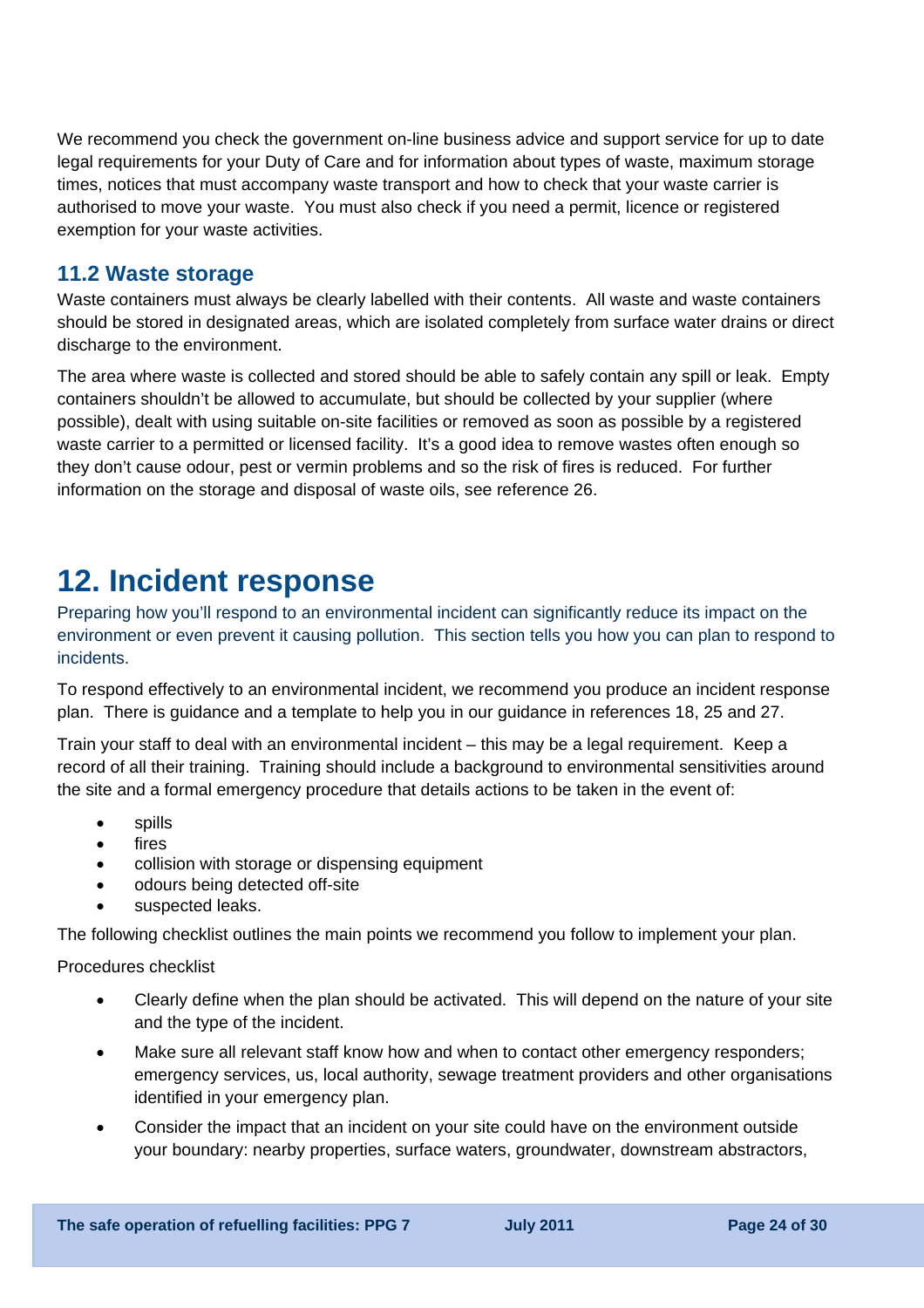agricultural land or environmentally sensitive sites. Once identified, agree contact procedures with them if possible.

- Put in place staff evacuation procedures your local authority emergency planning department will help you with these.
- Identify any special methods you need to deal with substances that pose particular health or environmental risks.
- Develop a fire fighting strategy with your local fire and rescue service; if a controlled burn is an agreed option, state this clearly. The same applies to the use of foam.
- Train staff to use spill kits, drain blockers and other pollution control equipment and how to operate pollution control devices.
- Identify procedures for recovering spilled product and the safe handling and legal disposal of any waste associated with the incident.
- We recommend that you train appropriate staff to deal with media enquiries.

## **13. Glossary**

| <b>BS EN Standards</b> | These are European technical standards adopted in the UK which often<br>supersede existing national technical standards.                                                                                                                                                                                           |
|------------------------|--------------------------------------------------------------------------------------------------------------------------------------------------------------------------------------------------------------------------------------------------------------------------------------------------------------------|
| Groundwater            | All water which is below the surface of the ground in the saturation zone and in<br>direct contact with the ground or subsoil. The saturation zone is where all the<br>cracks in the rock and all the spaces between the grains of rock and within the soil<br>are filled with water; these are known as aquifers. |
| Hazardous waste        | This is specified in the European Waste Catalogue, that may be harmful to human<br>health or the environment. This includes but isn't limited to:                                                                                                                                                                  |
|                        | • all fuels and certain additives – petrol, diesel, biofuels, LPGs, some emission<br>reduction solutions (check with the manufacturer for further information);<br>oils and oily sludges, for instance engine oil;                                                                                                 |
|                        | garage waste - used oil/fuel filters, aerosols, antifreeze and brake fluids, lead<br>$\bullet$<br>acid batteries and contaminated rags;                                                                                                                                                                            |
|                        | other chemical wastes such as solvents, paints (both oil and solvent based),<br>$\bullet$<br>screen and car washing fluids, and disinfectants.                                                                                                                                                                     |
| Hydrostatic            | The tank is filled with water (usually dyed) and put under pressure to check for                                                                                                                                                                                                                                   |
| testing                | leaks.                                                                                                                                                                                                                                                                                                             |
| Non volumetric         | The tank has a vacuum applied or is put under pressure and is monitored for:                                                                                                                                                                                                                                       |
| testing                | air intake<br>$\bullet$                                                                                                                                                                                                                                                                                            |
|                        | increase in water content                                                                                                                                                                                                                                                                                          |
|                        | increase or decrease of product level<br>$\bullet$<br>decrease of vacuum or pressure.<br>$\bullet$                                                                                                                                                                                                                 |
| Special waste          | The term used in Scotland for what is known as Hazardous waste in England,<br>Northern Ireland and Wales.<br>See Hazardous waste above.                                                                                                                                                                            |
|                        |                                                                                                                                                                                                                                                                                                                    |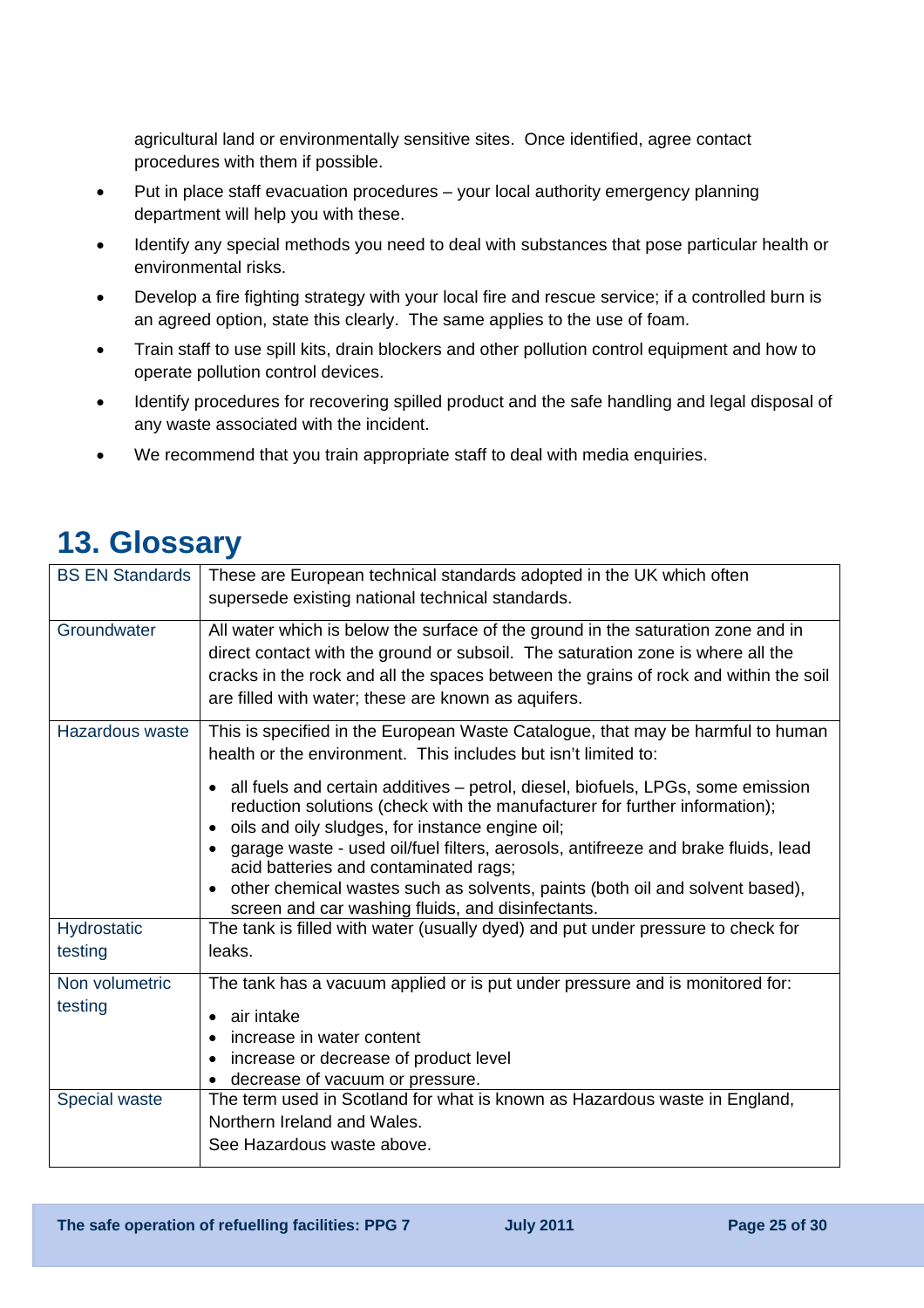| Surface water | Includes rivers, streams, burns, ditches, lakes, lochs, ponds, estuaries and coastal<br>waters. |
|---------------|-------------------------------------------------------------------------------------------------|
| Volumetric    | The change in volume in tank due to a leak by measuring the change in levels of a               |
| testing       | product over time.                                                                              |

## **14. References**

All the Pollution Prevention Guidance notes (PPGs) are available at:

[www.environment-agency.gov.uk/ppg](http://www.environment-agency.gov.uk/ppg)

<http://www.doeni.gov.uk/niea/index/publications.htm?act=I&typ=s&ftx=ppg>

[www.sepa.org.uk/about\\_us/publications/guidance/ppgs.aspx](http://www.sepa.org.uk/about_us/publications/guidance/ppgs.aspx) 

- 1. [Code of Practice on Guidance on Regulation 2009.](http://www.bis.gov.uk/files/file53268.pdf)
- 2. Above Ground Oil Storage Tanks: PPG 2
- 3. Pollution prevention guidance for working at construction and demolition sites: PPG 6
- 4. Drums and intermediate bulk containers: PPG 26
- 5. For England: [Water Resources \(Control of Pollution\) \(Silage, Slurry and Agricultural Fuel\)](http://www.legislation.gov.uk/uksi/2010/1091/contents/madeOil)  [\(England\) Regulations 2010](http://www.legislation.gov.uk/uksi/2010/1091/contents/madeOil)  For Northern Ireland: [The Control of Pollution \(Silage, Slurry and Agricultural Fuel Oil\)](http://www.legislation.gov.uk/nisr/2003/319/contents/made)  [Regulations \(Northern Ireland\) 2003](http://www.legislation.gov.uk/nisr/2003/319/contents/made)  For Scotland: [The Water Environment \(Oil Storage\) \(Scotland\) Regulations 2006](http://www.legislation.gov.uk/ssi/2006/133/contents/made) For Wales: [The Water Resources \(Control of Pollution\) \(Silage, Slurry and Agriculture Fuel](http://www.legislation.gov.uk/wsi/2010/1493/contents/made)  [Oil\) \(Wales\) Regulations 2010](http://www.legislation.gov.uk/wsi/2010/1493/contents/made)
- 6. For England: [Guidance note for the Control of Pollution \(Oil Storage\) \(England\) Regulations](http://archive.defra.gov.uk/environment/quality/water/waterquality/oilstore/documents/oil_store.pdf)  [2001.](http://archive.defra.gov.uk/environment/quality/water/waterquality/oilstore/documents/oil_store.pdf) Department for Environment, Food and Rural Affairs (Defra), For Northern Ireland: [The Control of Pollution \(Oil Storage\) Regulations \(Northern Ireland\)](http://www.legislation.gov.uk/nisr/2010/412/contents/made)  [2010](http://www.legislation.gov.uk/nisr/2010/412/contents/made)  For Scotland: [The Water Environment \(Oil Storage\) \(Scotland\) Regulations 2006](http://www.legislation.gov.uk/ssi/2006/133/contents/made).
- 7. Guidance for the design, construction, modification and maintenance of petrol filling stations (known as the Blue Book) 3rd edition. The Association for Petroleum and Explosives Administration/Energy Institute, 2011. Energy Institute. ISBN 978-0-85293-600-9
- 8. For England and Wales: [Groundwater Protection: Policy and Practice \(GP3\) Parts 1-4](http://www.environment-agency.gov.uk/research/library/publications/40741.aspx) (under review 2011) For Scotland: [Section F of Groundwater Protection Policy for Scotland,](http://www.sepa.org.uk/water/water_regulation/regimes/groundwater/idoc.ashx?docid=0b7d7921-b09d-4aaf-9f08-396e336565de&version=-1) v3, 2009, SEPA
- 9. For England and Wales: [Environmental Permitting \(England and Wales\) Regulations:](http://www.opsi.gov.uk/si/si2010/pdf/uksi_20100675_en.pdf)  [Statutory Instrument 2010](http://www.opsi.gov.uk/si/si2010/pdf/uksi_20100675_en.pdf) No. 675 and amendments For Northern Ireland: [The Water \(Northern Ireland\) Order 1999](http://www.legislation.gov.uk/Norther%20Ireland%20Order) For Scotland:[The Pollution Prevention and Control \(Scotland\) Regulations 2000](http://www.legislation.gov.uk/ssi/2000/323/contents/made): SSI 323 and amendments [Water Environment \(Controlled Activities\) \(Scotland\) Regulations – A](http://www.sepa.org.uk/water/water_regulation.aspx)  [Practical Guide,](http://www.sepa.org.uk/water/water_regulation.aspx) usually known as 'CAR Practical Guide', SEPA 2008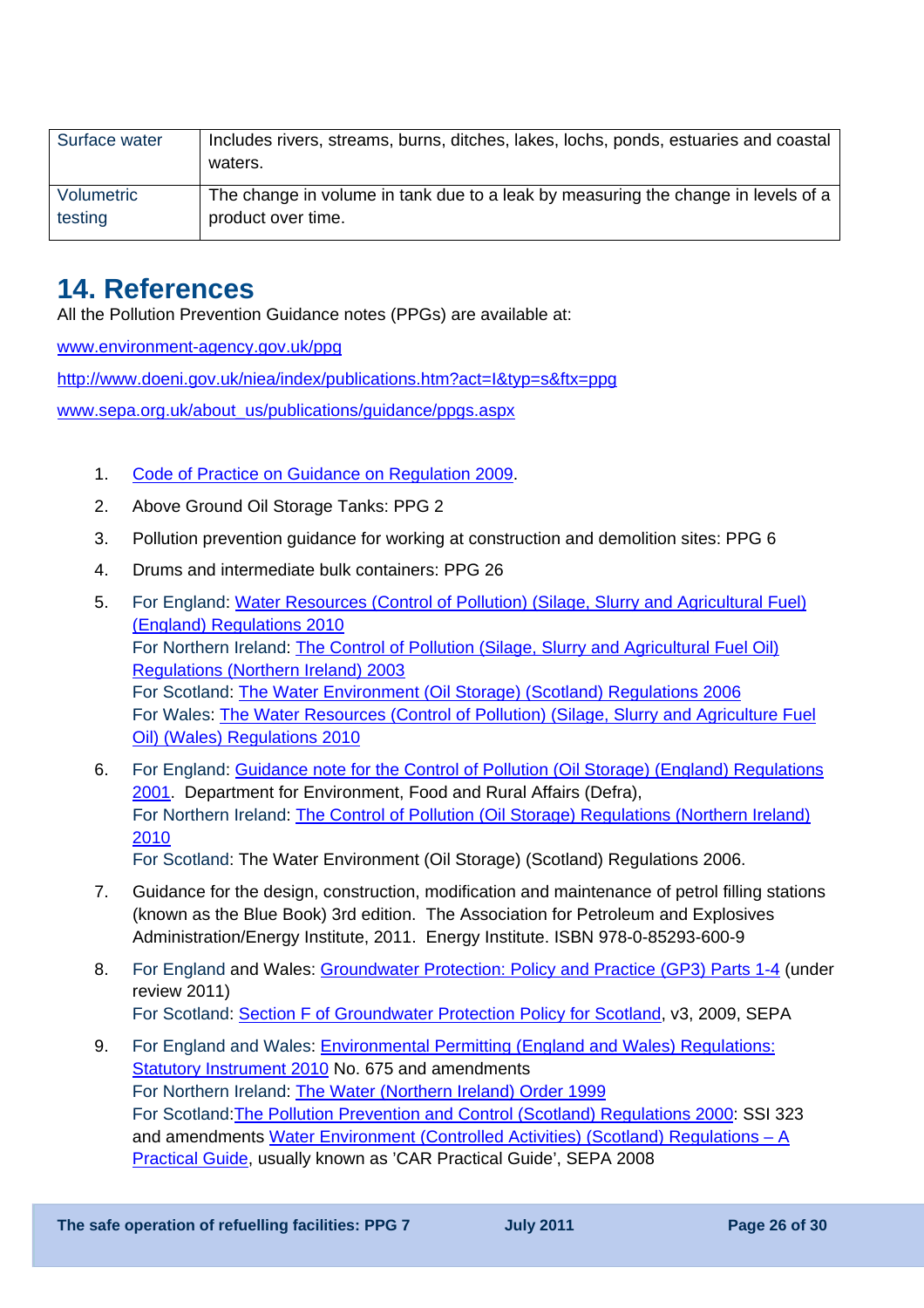- 10. Underground Storage Tanks for Liquid Hydrocarbons Code of Practice for Installers, [Owners and Operators of Underground Storage Tanks \(and Pipelines\)](http://www.sepa.org.uk/water/water_regulation/regimes/pollution_control/oil_storage.aspx), SEPA 2006
- 11. For England, Scotland and Wales: [Control of Major Accident Hazards Regulations 1999](http://www.legislation.gov.uk/uksi/1999/743/contents/made) SI 743 and amendments; [Control of Major Accident Hazards \(Amendments\) Regulations 2009](http://www.legislation.gov.uk/uksi/2009/1595/made)  For Northern Ireland: [Control of Major Accident Hazards \(Amendments\) 2005](http://www.legislation.gov.uk/nisr/2005/305/contents/made)  [COMAH competent authority policy on containment of bulk hazardous liquids at COMAH](http://www.environment-agency.gov.uk/static/documents/Business/containmentpolicy_1961223.pdf)  [Establishments,](http://www.environment-agency.gov.uk/static/documents/Business/containmentpolicy_1961223.pdf) 2008 [Secondary and Tertiary Containment of Bulk Hazardous Liquids at COMAH Establishments](http://www.hse.gov.uk/comah/guidance/bulk-hazardous-liquids.pdf)  [\(Operational Delivery Guide\)](http://www.hse.gov.uk/comah/guidance/bulk-hazardous-liquids.pdf) – COMAH Competent Authority Work stream, 2010 [A guide to the Control of Major Accident Hazards Regulations 1999 \( Amended\)](http://www.hse.gov.uk/pubns/books/l111.htm%2016) 2006, Health and Safety Executive.
- 12. For England: [The Environmental Damage \(Prevention and Remediation\) Regulations 2009](http://www.opsi.gov.uk/si/si2009/uksi_20090153_en_1): Statutory Instrument 2009 No. 153 For Northern Ireland: [The Environmental Liability \(Prevention and Remediation\) Regulations](http://www.opsi.gov.uk/sr/sr2009/nisr_20090252_en_1)  [\(Northern Ireland\) 2009:](http://www.opsi.gov.uk/sr/sr2009/nisr_20090252_en_1) Statutory Rules of Northern Ireland 2009 No. 252 For Scotland: [The Environmental Liability \(Scotland\) Regulations 2009: Scottish Statutory](http://www.legislation.gov.uk/ssi/2009/266/contents/made)  [Instrument 2009](http://www.legislation.gov.uk/ssi/2009/266/contents/made) No. 266 and amendment. For Wales: [The Environmental Damage \(Prevention and Remediation\) \(Wales\) Regulations](http://www.opsi.gov.uk/legislation/wales/wsi2009/wsi_20090995_en_1)  [2009:](http://www.opsi.gov.uk/legislation/wales/wsi2009/wsi_20090995_en_1) Statutory Instrument 2009 No. 995 (W.81)
- 13. [The Dangerous Substances and Explosive Atmosphere Regulations 2002](http://www.legislation.gov.uk/uksi/2002/2776/contents/made)
- 14. [Petroleum \(Consolidation\) Act 1928](http://www.hse.gov.uk/fireandexplosion/petroleum.htm#consolidation) (as amended by DSEAR)
- 15. Controlled Burn: PPG 28
- 16. Treatment and disposal of sewage where no foul sewer is available: PPG 4
- 17. Use and design of oil separators for surface water drainage systems: PPG 3
- 18. Incident response planning: PPG 21
- 19. British Standards are available from the British Standards Institution [Fabricated steel tanks BS 12285](http://shop.bsigroup.com/en/SearchResults/?q=BS%20EN%2012285) [Tank gauge leak detection systems BS 13160](http://shop.bsigroup.com/en/SearchResults/?q=BSEN13160) [Overfill prevention devices BS 13616](http://shop.bsigroup.com/en/SearchResults/?q=BSEN13616) [Metering pumps dispensing standards BS 13617](http://shop.bsigroup.com/SearchResults/?q=BSEN13617) [Underground pipework standards BS 2014125](http://shop.bsigroup.com/en/SearchResults/?q=BSEN%2014125)
- 20. [Wetstock Reconciliation at Fuel Storage Facilities](http://publications.environment-agency.gov.uk/PDF/PMHO1102BGUY-E-E.pdf), Association for Petroleum and Explosives Administration (APEA)
- 21. Installation, decommissioning and removal of underground storage tanks: PPG 27
- 22. Process Guidance Note 1/14 (06), [Unloading of Petrol into Storage at Petrol Stations](http://archive.defra.gov.uk/environment/quality/pollution/ppc/localauth/pubs/guidance/notes/pgnotes/documents/pg1-14.pdf), 2006
- 23. Vehicle washing and cleaning: PPG 13
- 24. [Guidance for the storage and dispensing of E5 petrol and B5 diesel at filling stations,](http://www.energyinstpubs.org.uk/pdfs/804.pdf) ISBN 978 0 85293 508 8 Energy Institute Publication 2008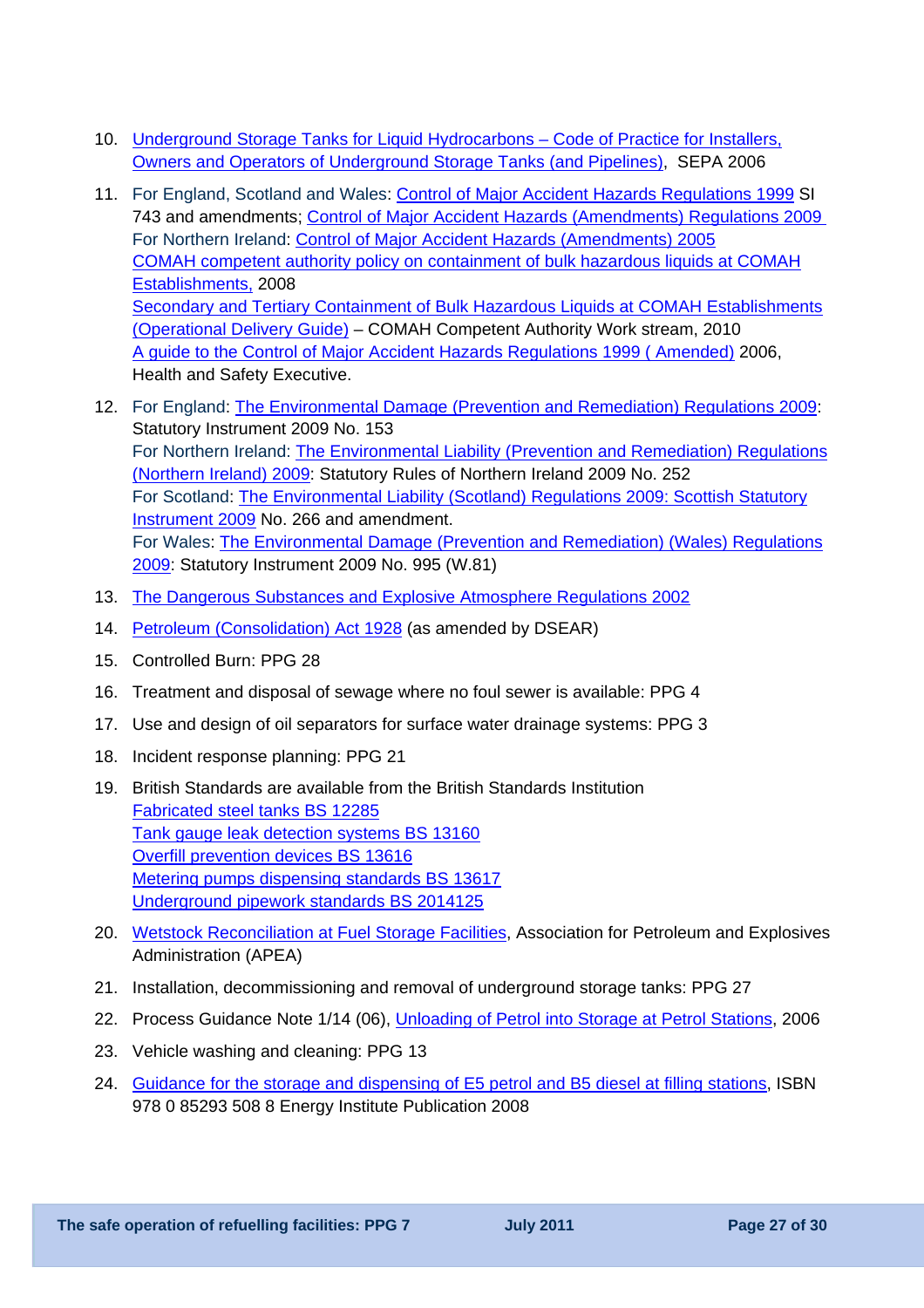- 25. [Petrol Filling Stations Guidance on Managing the Risk from Fire and Explosion,](http://www.hse.gov.uk/lau/lacs/65-58.htm) (known as the Red Guide), Health and Safety Executive and Local Authorities Enforcement Liaison **Committee**
- 26. Safe storage and disposal of used oils: PPG 8
- 27. Dealing with spills: PPG22

#### **Other useful sources of information:**

For general guidance on pollution prevention, see the following guidance available from our website:

- [Is your site right? Pollution Prevention 10 Point Checklist](http://www.environment-agency.gov.uk/static/documents/Business/is_your_site_right_1262949.pdf)
- Pollution Prevention Pays
- [General Guide to the Prevention of Pollution: PPG1](http://publications.environment-agency.gov.uk/PDF/PMHO0501BFOX-E-E.pdf)

Environment Agency '[What's in your backyard](http://www.environment-agency.gov.uk/homeandleisure/37793.aspx)'.

Environmental Guidelines for petroleum distribution installations, ISBN 978 0 85293 Energy Institute Publications 2007

Sustainable Drainage systems at petroleum installations, ISBN 978 0 85293 439 5 Energy Institute Publication 2009

Guidance Document on Risk Assessment for the Water Environment at Operational Fuel Storage and Dispensing Facilities, ISBN 0 85293 256 1 Energy Institute Publications 1999

Environmental management toolkit – General version industry available from Environment Agency website

Defra – [The Groundwater Protection Code: Petrol Stations and other Fuel dispensing facilities](http://archive.defra.gov.uk/environment/quality/water/waterquality/ground/documents/groundwater-petrol.pdf)  [involving underground storage tanks](http://archive.defra.gov.uk/environment/quality/water/waterquality/ground/documents/groundwater-petrol.pdf) - for England and Wales.

#### **Useful websites:**

Association for Petroleum and Explosives Administration: [www.apea.org.uk/](http://www.apea.org.uk/)

CIRIA: Home page [www.ciria.org](http://www.ciria.org/service/Home/AM/ContentManagerNet/HomePages/CIRIA_1502_20080929T115140HomePage.aspx?Section=Home)

• CIRIA's SUDS publications<http://www.ciria.org.uk/suds/publications.htm>

European Commission Environmental Legislation:<http://ec.europa.eu/environment/air/legis.htm>

Health and Safety Executive (HSE): Home page [www.hse.gov.uk](http://www.hse.gov.uk/)

- The Dangerous Substances and Explosive Atmospheres Regulations 2002 (DSEAR) <http://www.hse.gov.uk/fireandexplosion/dsear.htm>
- Petroleum Enforcement Liaison Group and circulars http://www.hse.gov.uk/lau/pelgfoi.htm

Department for Business, Innovation and Skills: [www.bis.gov.uk](http://www.bis.gov.uk/)

Department for Environment and Rural Affairs: [www.defra.gov.uk](http://www.defra.gov.uk/index-old.htm)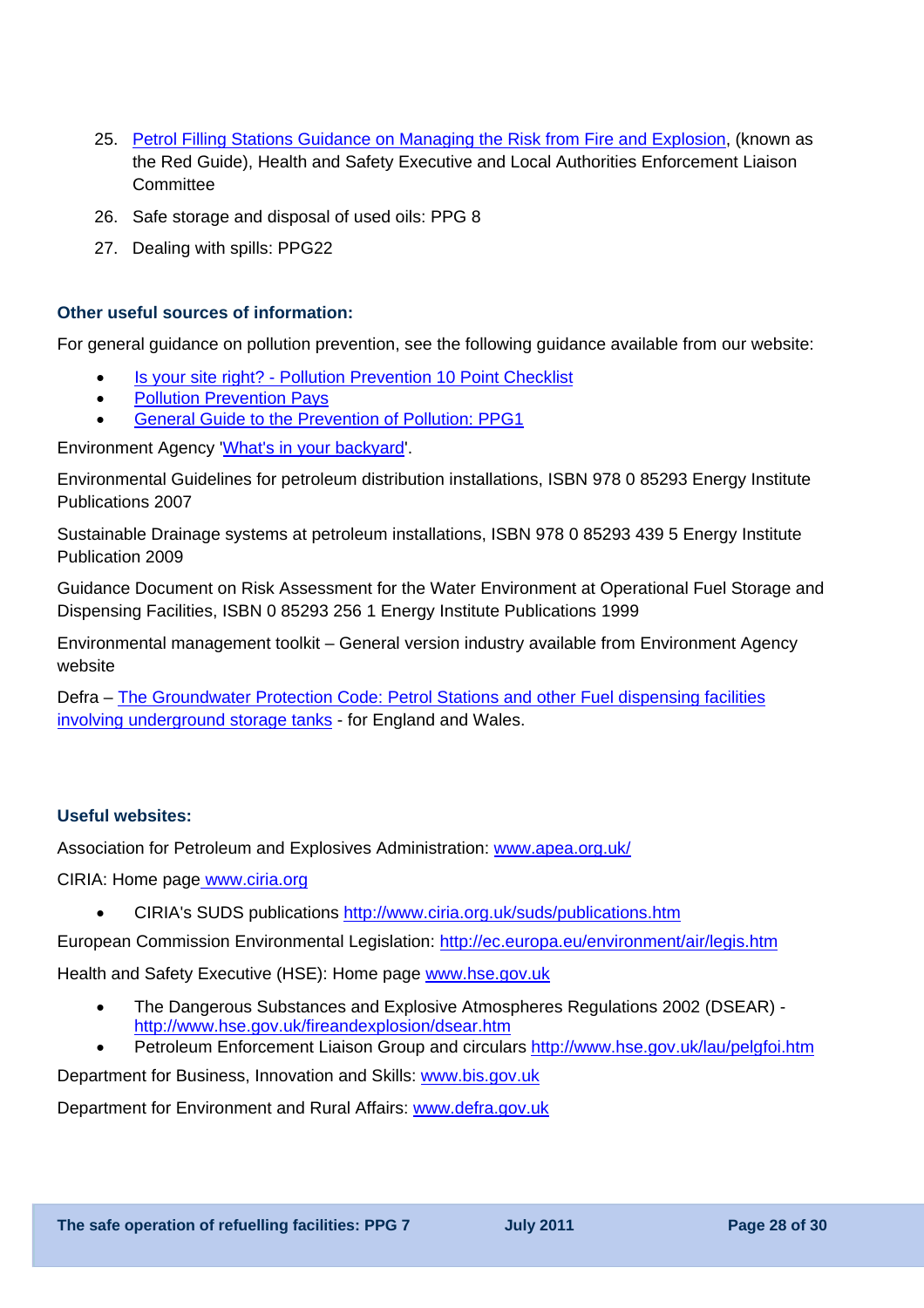The government on-line business advice and support service:

- In England: Business Link [www.businesslink.gov.uk](http://www.businesslink.gov.uk/)
- In Northern Ireland: NIBusinessInfo [www.nibusinessinfo.co.uk](http://www.nibusinessinfo.co.uk/)
- In Scotland: Business Gateway www.bgateway.com
- In Wales: FS4B [www.fs4b.wales.gov.uk](http://www.fs4b.wales.gov.uk/)
- NetRegs: www.NetRegs.gov.uk

SEPA web pages

- **Oil Storage**
- Pollution Prevention and Control (PPC) application forms page
- [Special Waste](http://www.sepa.org.uk/waste/waste_regulation/special_waste.aspx)
- [SUDS](http://www.sepa.org.uk/water/water_regulation/regimes/pollution_control/suds.aspx)
- **[Water Regulations](http://www.sepa.org.uk/water/water_regulation.aspx)**

Waste minimisation information available from:

- In England: Envirowise, <http://envirowise.wrap.org.uk/>Tel: 0822 585 794
- In Scotland: Zero Waste Scotland, http://www.zerowastescotland.org.uk/ Tel: 0808 100 2040
- In Wales: Envirowise, <http://www.envirowisewales.org.uk/>

For more information on groundwater see the following web pages:

- UK Groundwater Forum<http://www.groundwateruk.org/>
- Factsheet on the hydrological cycle [http://www.doeni.gov.uk/niea/04\\_hydrological\\_cycle.pdf](http://www.doeni.gov.uk/niea/04_hydrological_cycle.pdf)

In Northern Ireland the regional groundwater vulnerability can be obtained online via the Geoindex webpage. Guidance on how to access and use the webpage is available by e-mailing [waterinfo@doeni.gov.uk](mailto:waterinfo@doeni.gov.uk).